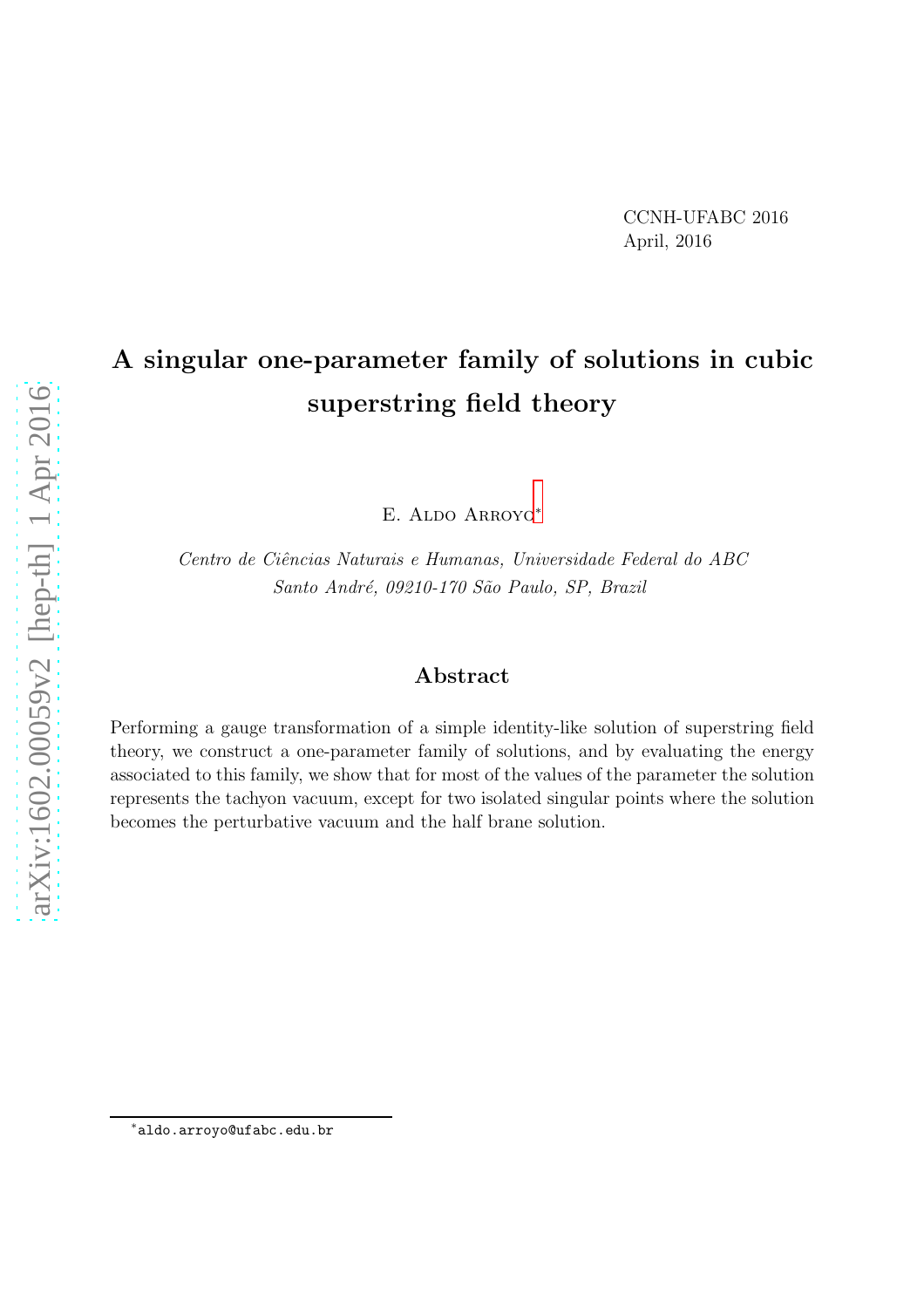### Contents

|            | 1 Introduction                                                       | $\overline{2}$   |
|------------|----------------------------------------------------------------------|------------------|
|            | 2 Modified cubic superstring field theory, notations and conventions | $\boldsymbol{4}$ |
|            | 3 The $GKBc\gamma$ algebra, definitions and star products            | 6                |
|            | 4 One-parameter family of solutions from an identity based solution  | 9                |
|            | 5 Correlation functions and the half brane energy                    | 11               |
|            | 6 Energy of the one-parameter family of solutions                    | 13               |
| $7\degree$ | Summary and discussion                                               | 17               |
|            |                                                                      |                  |

A Explicit expression for the energy of the one-parameter family of solutions [18](#page-17-0)

## <span id="page-1-0"></span>1 Introduction

It is known that the analytic solutions for tachyon condensation [\[1,](#page-20-0) [2,](#page-20-1) [3\]](#page-20-2) in open bosonic string field theory  $|4|$  as well as the ones  $|5, 6, 7|$  $|5, 6, 7|$  $|5, 6, 7|$  in cubic superstring field theory  $|8|$  are formally gauge equivalent to identity based solutions [\[9,](#page-20-8) [10,](#page-20-9) [11,](#page-20-10) [12,](#page-20-11) [13\]](#page-20-12). Identity based solutions are constructed as a product of certain linear combination of ghost number one operators with the identity string field [\[14,](#page-20-13) [15,](#page-20-14) [16\]](#page-20-15).

Although identity based solutions are pathological solutions in the sense that they bring ambiguous analytic result for the value of the energy [\[17\]](#page-21-0), by performing a gauge transformation over these solutions, it is possible to construct well behaved solutions. For instance, in reference [\[10\]](#page-20-9), a one-parameter family of solutions has been found which interpolates between an identity based solution and the Erler-Schnabl's tachyon vacuum solution [\[2\]](#page-20-1). This result has been extended for the case of cubic superstring field theory [\[11\]](#page-20-10), namely, a one-parameter family of solutions has been found which interpolates between an identity based solution and the Gorbachev's tachyon vacuum solution [\[7\]](#page-20-6).

Motivated by the above results, and the recently discovered Erler's half brane solution [\[18\]](#page-21-1) in cubic superstring field theory, in this paper, starting with the identity based solution [\[9,](#page-20-8) [12,](#page-20-11) [19,](#page-21-2) [20\]](#page-21-3)

$$
\widehat{\Phi}_I = \left( (c + B\gamma^2)(1 - K) \right) \otimes \sigma_3,\tag{1.1}
$$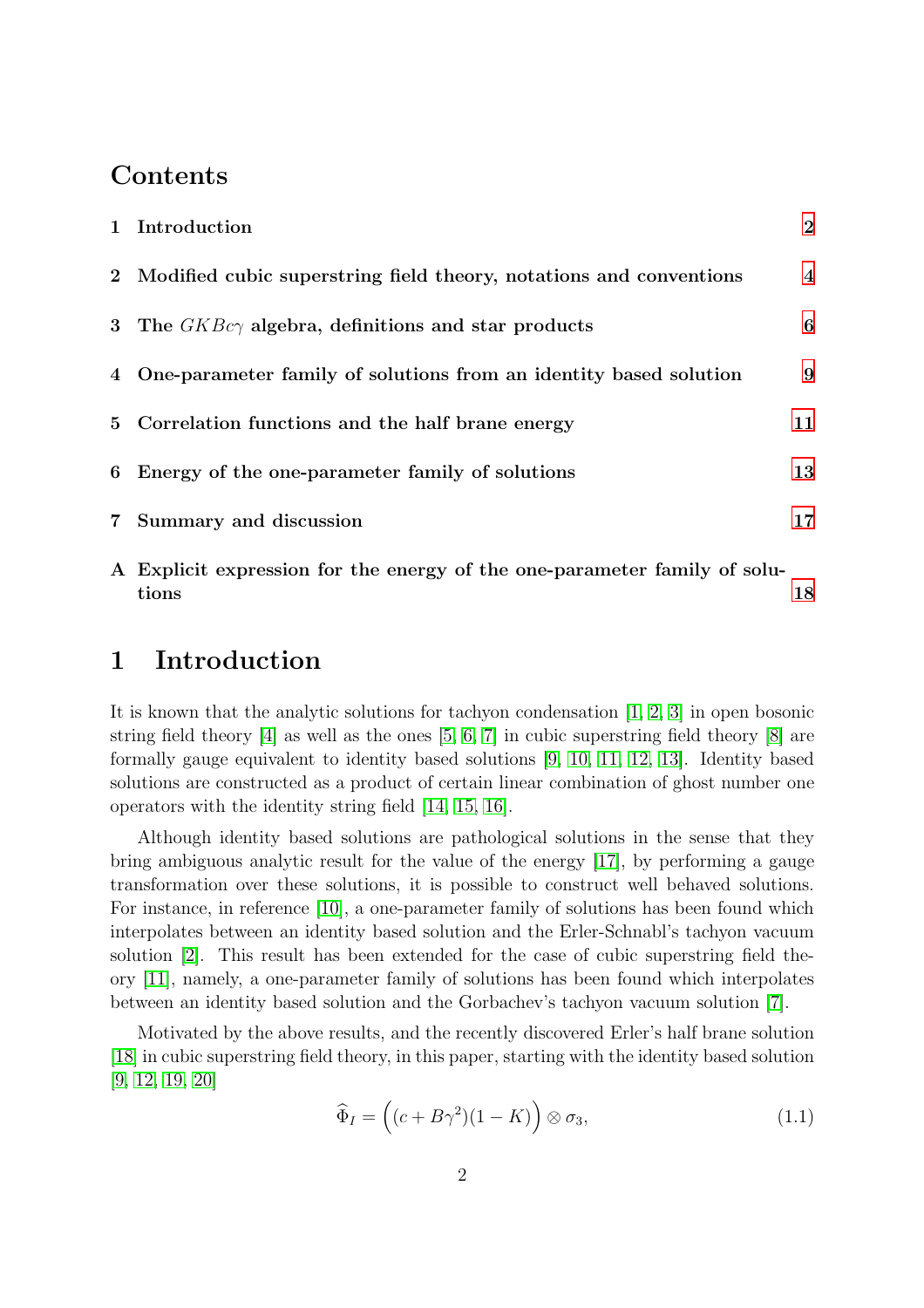by performing a gauge transformation of  $\widehat{\Phi}_I$ , we study the construction of the following one-parameter family of solutions

$$
\widehat{\Phi}_{\lambda} = \Phi_{1,\lambda} \otimes \sigma_3 + \Phi_{2,\lambda} \otimes i\sigma_2, \tag{1.2}
$$

where the string fields  $\Phi_{1,\lambda}$  and  $\Phi_{2,\lambda}$  are given by

$$
\Phi_{1,\lambda} = Q(Bc)f(K,\lambda) + \lambda(2\lambda - 1)cf(K,\lambda) + 4i\lambda(1 - \lambda)cGBCG\widetilde{f}(K,\lambda), \quad (1.3)
$$

$$
\Phi_{2,\lambda} = Q(Bc)G\widetilde{f}(K,\lambda) + \lambda(2\lambda - 1)cG\widetilde{f}(K,\lambda) + 4i\lambda(1 - \lambda)cGBcf(K,\lambda), \quad (1.4)
$$

with  $f(K, \lambda)$  and  $\widetilde{f}(K, \lambda)$  being functions of  $K^1$  $K^1$  and the parameter  $\lambda$ 

$$
f(K,\lambda) = \frac{\lambda^2 (1 - 2\lambda)^2 + (16\lambda^3 - 32\lambda^2 + 18\lambda - 1)\lambda K}{\lambda^2 (1 - 2\lambda)^2 + 2\lambda (8\lambda^3 - 16\lambda^2 + 10\lambda - 1) K + K^2},
$$
(1.5)

$$
\widetilde{f}(K,\lambda) = \frac{4i(1-\lambda)\lambda K}{\lambda^2(1-2\lambda)^2 + 2\lambda (8\lambda^3 - 16\lambda^2 + 10\lambda - 1) K + K^2}.
$$
\n(1.6)

Moreover, by explicit and detailed computation of the normalized value of the energy

$$
E(\widehat{\Phi}_{\lambda}) = \frac{\pi^2}{3} \Big[ \langle Y_{-2} \Phi_{1,\lambda} Q \Phi_{1,\lambda} \rangle + \langle Y_{-2} \Phi_{2,\lambda} Q \Phi_{2,\lambda} \rangle \Big] \tag{1.7}
$$

associated to the solution  $\widehat{\Phi}_{\lambda}$ , we obtain

$$
E(\widehat{\Phi}_{\lambda}) = \begin{cases} 0, & \lambda = 0, \text{ Perturbative vacuum Solution,} \\ -1/2, & \lambda = 1/2, \text{ Half Branch solution,} \\ -1, & (\lambda < 0) \lor (\kappa \le \lambda < \frac{1}{2}) \lor (\lambda > \frac{1}{2}), \text{ Tachyon Vacuum Solution,} \end{cases}
$$
(1.8)

where  $\kappa$  is a numerical constant defined as

$$
\kappa = \frac{2}{3} - \frac{1}{6} \left( \frac{25}{2} + \frac{3}{2} \sqrt{69} \right)^{1/3} - \frac{1}{6} \left( \frac{25}{2} - \frac{3}{2} \sqrt{69} \right)^{1/3} \approx 0.122561. \tag{1.9}
$$

Note that for most of the values of the parameter  $\lambda$ , the solution represents the tachyon vacuum, while the two isolated points  $\lambda = 0$  and  $\lambda = 1/2$  correspond to the perturbative vacuum and the half brane solution respectively.

We expect that the construction of a one-parameter family of solutions using identity based solutions, in cubic superstring field theory, will provide us with relevant tools to analyze other important solutions, such as the multibrane solutions [\[19,](#page-21-2) [20\]](#page-21-3), and the recently proposed Erler's analytic solution for tachyon condensation in Berkovits nonpolynomial open superstring field theory [\[24\]](#page-21-4). Since the algebraic structure of Berkovits

<span id="page-2-0"></span><sup>&</sup>lt;sup>1</sup>The K field is an element of the so-called  $KBc$  subalgebra introduced in the references [\[3,](#page-20-2) [21,](#page-21-5) [22,](#page-21-6) [23\]](#page-21-7).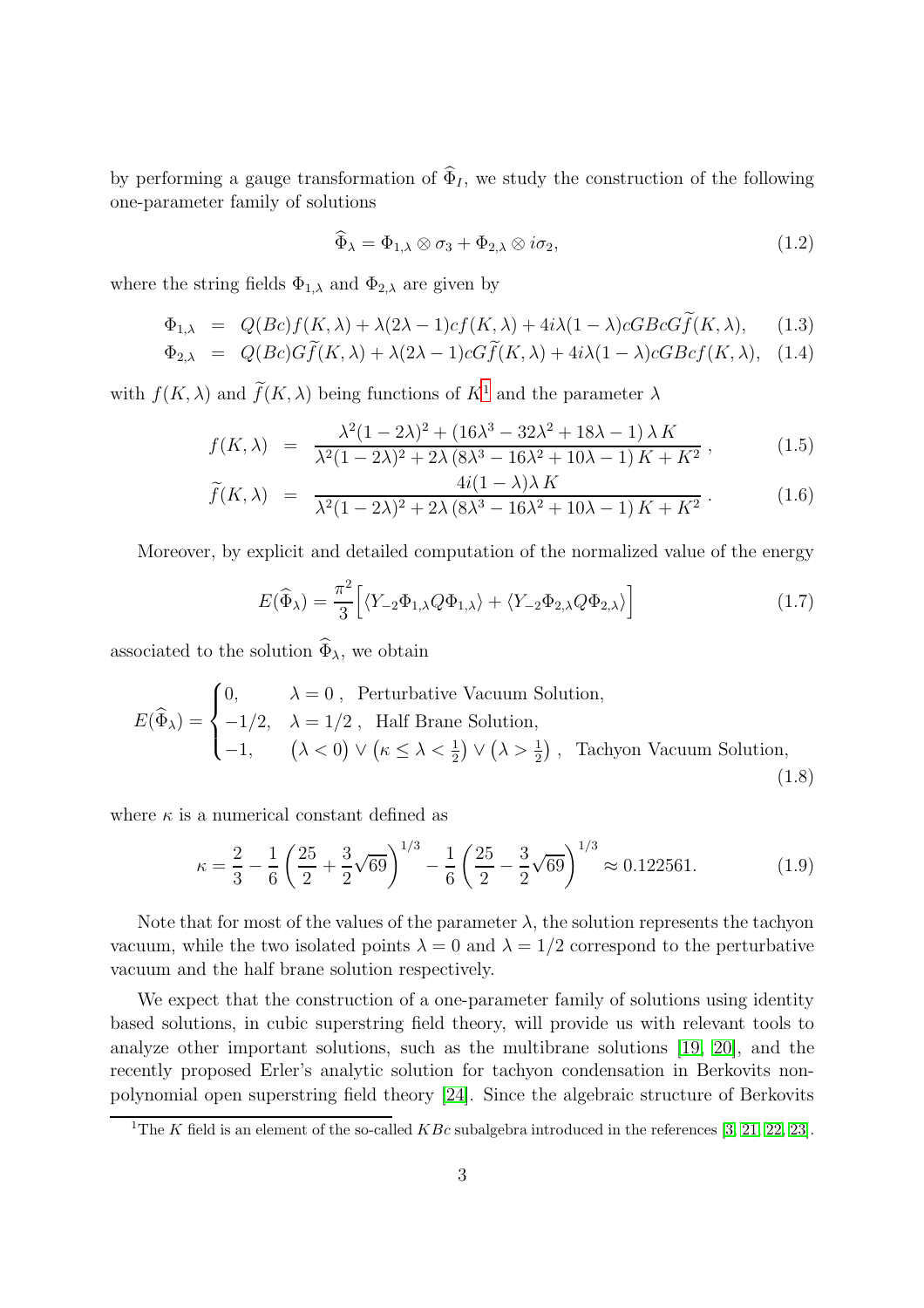theory [\[25\]](#page-21-8) is similar to the cubic superstring field theory, the results of our work can be naturally extended, however, the presence of a non-polynomial action in Berkovits theory will bring us challenges in the search of new solutions.

This paper is organized as follows. In section 2, we review the modified cubic superstring field theory and introduce some notations and conventions. Since the explicit form of our one-parameter family of solutions is expressed in terms of elements of the  $GKBc\gamma$  algebra, in section 3, we study in detail this algebra. In section 4, by performing a gauge transformation of an identity based solution, we show the construction of the oneparameter family of solutions. In section 5, we analyze correlation functions involving the G field and as a pedagogical application of these correlators, we show the computation of the energy for the half brane solution. In section 6, we evaluate the energy associated to the one-parameter family of solutions. In section 7, a summary and further directions of exploration are given.

## <span id="page-3-0"></span>2 Modified cubic superstring field theory, notations and conventions

The action of the modified cubic superstring field theory which takes into account the  $GSO(+)$  and  $GSO(-)$  sectors is given by [\[8\]](#page-20-7)

<span id="page-3-1"></span>
$$
S = -\frac{1}{g^2} \Big[ \frac{1}{2} \langle Y_{-2} \Phi_1 Q \Phi_1 \rangle + \frac{1}{3} \langle Y_{-2} \Phi_1 \Phi_1 \Phi_1 \rangle + \frac{1}{2} \langle Y_{-2} \Phi_2 Q \Phi_2 \rangle - \langle Y_{-2} \Phi_1 \Phi_2 \Phi_2 \rangle \Big], \tag{2.1}
$$

where Q is the BRST operator of the open Neveu-Schwarz superstring theory. The operator  $Y_{-2}$  is inserted at the open string midpoint and is written as the product of two inverse picture changing operators  $Y_{-2} = Y(i)Y(-i)$ , where  $Y(z) = -\partial \xi e^{-2\phi}c(z)$ . The ghost number one string fields  $\Phi_1$  and  $\Phi_2$  belong to the  $GSO(+)$  and  $GSO(-)$  sectors, and are Grassman odd and Grassman even respectively.

Varying the action [\(2.1\)](#page-3-1) with respect to the string fields  $\Phi_1$  and  $\Phi_2$  yields the following equations of motion [\[26\]](#page-21-9)

<span id="page-3-2"></span>
$$
Q\Phi_1 + \Phi_1 * \Phi_1 - \Phi_2 * \Phi_2 = 0, \qquad (2.2)
$$

$$
Q\Phi_2 + \Phi_1 * \Phi_2 - \Phi_2 * \Phi_1 = 0.
$$
 (2.3)

Regarding to the star product, we are going to use the left handed convention of [\[1,](#page-20-0) [2\]](#page-20-1). There are other sources which use the right handed convention [\[3,](#page-20-2) [27\]](#page-21-10), for details related to the connection between these two conventions see reference [\[18\]](#page-21-1).

Using the equations of motion [\(2.2\)](#page-3-2), [\(2.3\)](#page-3-2) and the cyclicity relation

$$
\langle Y_{-2}\Phi_1\Phi_2\Phi_2\rangle = -\langle Y_{-2}\Phi_2\Phi_1\Phi_2\rangle = \langle Y_{-2}\Phi_2\Phi_2\Phi_1\rangle, \tag{2.4}
$$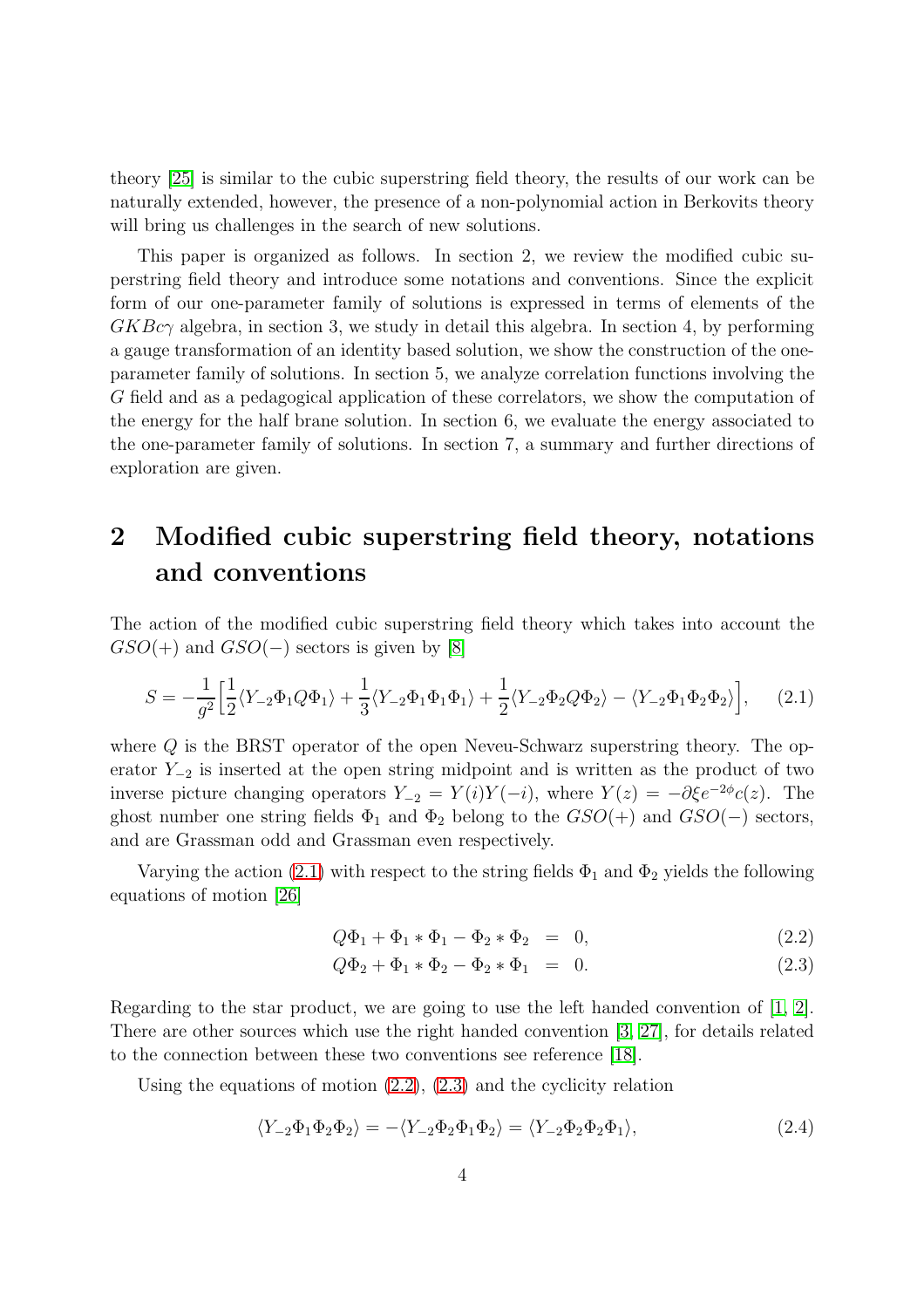where an additional minus sign arises due to the fact that  $\Phi_2$  belongs to the  $GSO(-)$ sector<sup>[2](#page-4-0)</sup>, we can write the action  $(2.1)$  as

<span id="page-4-5"></span>
$$
S = -\frac{1}{6g^2} \Big[ \langle Y_{-2} \Phi_1 Q \Phi_1 \rangle + \langle Y_{-2} \Phi_2 Q \Phi_2 \rangle \Big]. \tag{2.5}
$$

Since  $\Phi_2$  has opposite Grassmannality as compared to the  $GSO(+)$  string field  $\Phi_1$ , it seems that they fail to obey common algebraic relations. This problem can be resolved by attaching the  $2 \times 2$  internal Chan-Paton matrices to the string fields and the operator insertions as [\[27,](#page-21-10) [29\]](#page-21-11)

$$
\widehat{Q} = Q \otimes \sigma_3, \quad \widehat{Y}_{-2} = Y_{-2} \otimes \sigma_3,\tag{2.6}
$$

$$
\Phi = \Phi_1 \otimes \sigma_3 + \Phi_2 \otimes i\sigma_2. \tag{2.7}
$$

Using these definitions, the action  $(2.1)$  can be written in a compact way

<span id="page-4-1"></span>
$$
S = -\frac{1}{2g^2} \text{Tr} \left[ \frac{1}{2} \langle \hat{Y}_{-2} \hat{\Phi} \hat{Q} \hat{\Phi} \rangle + \frac{1}{3} \langle \hat{Y}_{-2} \hat{\Phi} \hat{\Phi} \hat{\Phi} \rangle \right],\tag{2.8}
$$

and the equations of motion [\(2.2\)](#page-3-2) and [\(2.3\)](#page-3-2) are reduced to a single equation

<span id="page-4-3"></span>
$$
\widehat{Q}\widehat{\Phi} + \widehat{\Phi}\widehat{\Phi} = 0. \tag{2.9}
$$

For a given ghost number zero string field  $\hat{U} = U_1 \otimes \mathbb{I} + U_2 \otimes \sigma_1$ , we can construct a gauge transformation of the string field  $\tilde{\Phi}$  as follows

<span id="page-4-2"></span>
$$
\widehat{\Psi} = \widehat{U}(\widehat{Q} + \widehat{\Phi})\widehat{U}^{-1}.
$$
\n(2.10)

It turns out that the action [\(2.8\)](#page-4-1) is invariant under this gauge transformation [\(2.10\)](#page-4-2). If  $\widehat{\Phi}$ is a solution of the equation of motion [\(2.9\)](#page-4-3) then a string field  $\hat{\Psi}$ , related to  $\hat{\Phi}$  by means of the equation [\(2.10\)](#page-4-2), is also a solution.

In order to find analytic solutions of the equation of motion [\(2.9\)](#page-4-3), we can employ the prescription studied in reference [\[9\]](#page-20-8), namely, (i) find a simplest identity based solution of the equation of motion[3](#page-4-4) , (ii) perform a gauge transformation over this identity based solution such that the resulting string field, consistently, represents a well behaved solution [\[11,](#page-20-10) [10\]](#page-20-9).

In this paper, following the above procedures, we are going to construct a oneparameter family of solutions  $\widehat{\Phi}_{\lambda}$  and evaluate the energy associated to these solutions. It turns out that, depending on the value of the parameter  $\lambda$ , the solutions  $\widehat{\Phi}_{\lambda}$  describe three distinct gauge orbits corresponding to the perturbative vacuum, the half brane and the tachyon vacuum solution. Before deriving the explicit form of the solution  $\widetilde{\Phi}_{\lambda}$ , in the next section we will introduce the so-called  $GKBc\gamma$  algebra.

<span id="page-4-0"></span><sup>&</sup>lt;sup>2</sup>Since a string field belonging to the  $GSO(-)$  sector has half-integer conformal weight,  $\Phi_2$  changes its sign under the conformal transformation  $\mathcal{R}_{2\pi}$  representing the  $2\pi$  rotation of the unit disk [\[28\]](#page-21-12).

<span id="page-4-4"></span> $3$ Although the identity based solution formally satisfies the equation of motion [\(2.9\)](#page-4-3), it is a pathological solution in the sense that it brings ambiguous analytic result for the value of the energy [\[9,](#page-20-8) [14,](#page-20-13) [15,](#page-20-14) [16\]](#page-20-15).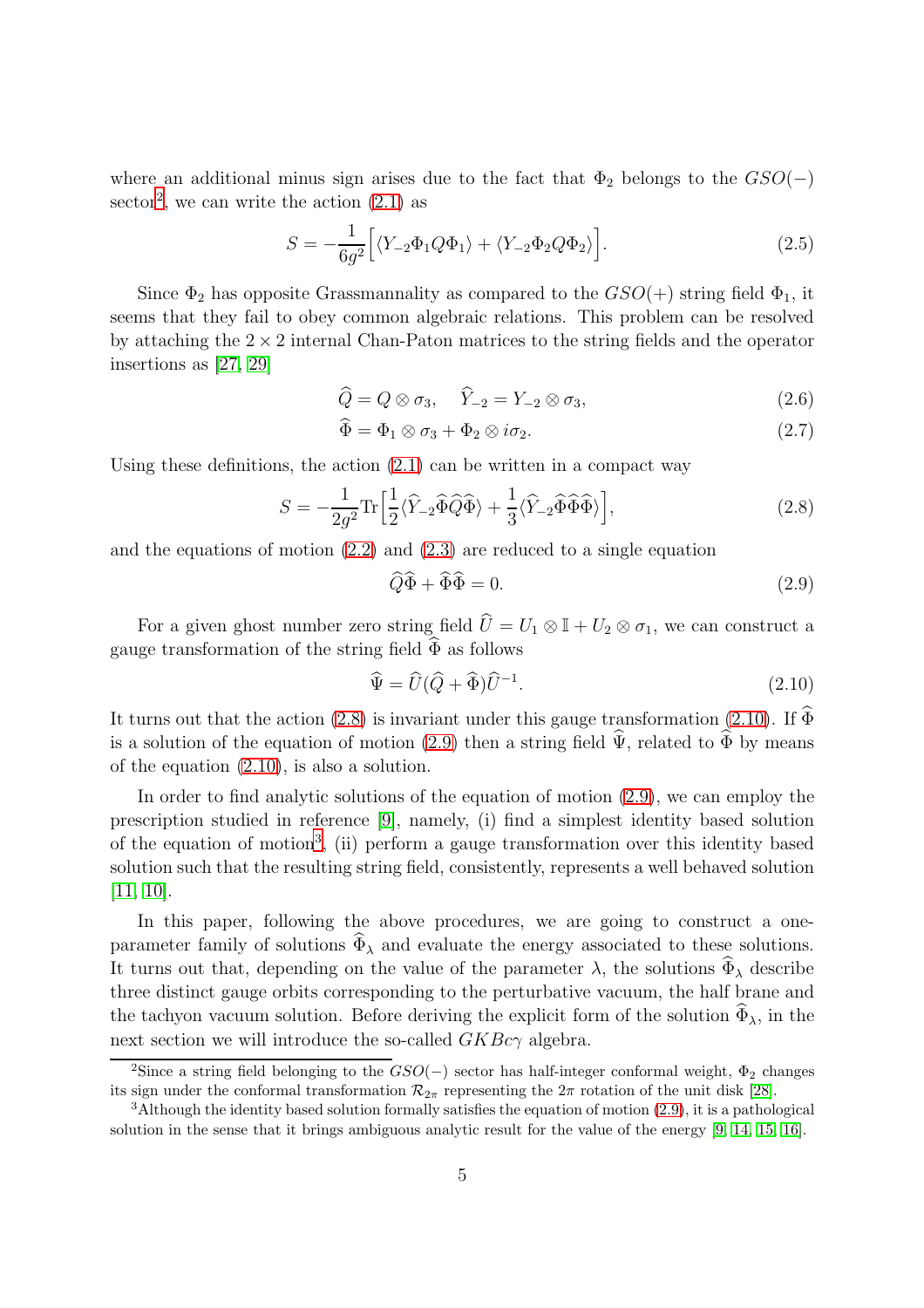### <span id="page-5-0"></span>3 The  $GKBc\gamma$  algebra, definitions and star products

The  $GKBc\gamma$  algebra is an extension of the well known  $KBc\gamma$  algebra [\[21,](#page-21-5) [22,](#page-21-6) [5\]](#page-20-4). Essentially, we add the new element G to the  $KBc\gamma$  algebra. This string field G lives in the  $GSO(-)$  sector, and is related to the worldsheet supercurrent  $G(z)$  [\[18\]](#page-21-1).

To derive some identities involving the star product of the basic string fields  $G, K, B$ , c and  $\gamma$  together with the action of the BRST operator Q over elements of the  $GKBc\gamma$ algebra, it will be useful to write the following representation of these fields in terms of operators acting on the identity string field  $|I\rangle = U_1^{\dagger} U_1 |0\rangle$ 

<span id="page-5-2"></span>
$$
K \equiv \frac{1}{2}\hat{\mathcal{L}}U_1^{\dagger}U_1|0\rangle, \tag{3.1}
$$

$$
B \equiv \frac{1}{2}\hat{\mathcal{B}}U_1^{\dagger}U_1|0\rangle, \tag{3.2}
$$

$$
G \equiv \frac{1}{2}\hat{\mathcal{G}}U_1^{\dagger}U_1|0\rangle, \tag{3.3}
$$

$$
c \equiv U_1^{\dagger} U_1 \tilde{c}(0) |0\rangle, \tag{3.4}
$$

$$
\gamma \equiv U_1^\dagger U_1 \tilde{\gamma}(0) |0\rangle. \tag{3.5}
$$

The operators  $\hat{\mathcal{L}}, \hat{\mathcal{B}}, \hat{\mathcal{G}}, \tilde{c}(0)$  and  $\tilde{\gamma}(0)$  are defined in the sliver frame  $(\tilde{z}$  coordinate)<sup>[4](#page-5-1)</sup>, and they are related to the worldsheet energy-momentum tensor, the b field, the worldsheet supercurrent, the c and  $\gamma$  ghosts fields respectively, for instance

$$
\hat{\mathcal{L}} \equiv \mathcal{L}_0 + \mathcal{L}_0^{\dagger} = \oint \frac{dz}{2\pi i} (1 + z^2) (\arctan z + \arccot z) T(z) , \qquad (3.6)
$$

$$
\hat{\mathcal{B}} \equiv \mathcal{B}_0 + \mathcal{B}_0^{\dagger} = \oint \frac{dz}{2\pi i} (1+z^2) (\arctan z + \arccot z) b(z) , \qquad (3.7)
$$

$$
\hat{\mathcal{G}} \equiv \mathcal{G}_{1/2} + \mathcal{G}_{1/2}^{\dagger} = \sqrt{\frac{2}{\pi}} \oint \frac{dz}{2\pi i} (1 + z^2)^{1/2} (\arctan z + \arccot z) G(z) , \qquad (3.8)
$$

while the operator  $U_1^{\dagger}U_1$  in general is given by  $U_r^{\dagger}U_r = e^{\frac{2-r}{2}\hat{\mathcal{L}}},$  so we have chosen  $r=1$ , note that the string field  $U_1^{\dagger}U_1|0\rangle$  represents to the identity string field. To compute star products of string fields involving the operators  $\hat{\mathcal{L}}, \hat{\mathcal{B}}$  and  $\hat{\mathcal{G}}$ , it should be useful to define

<span id="page-5-1"></span><sup>&</sup>lt;sup>4</sup>To map a point z in the upper half plane to a point  $\tilde{z}$  in the sliver frame, we are using the conformal transformation  $\tilde{z} = \frac{2}{\pi} \arctan z$  [\[2\]](#page-20-1). There is another convention for the conformal transformation which is given by  $\tilde{z} = \arctan z$  [\[1\]](#page-20-0). In this convention, instead of the factor 1/2 in front of the R.H.S. of equations  $(3.1)-(3.3)$  $(3.1)-(3.3)$  $(3.1)-(3.3)$ , we should have the factor  $1/\pi$ .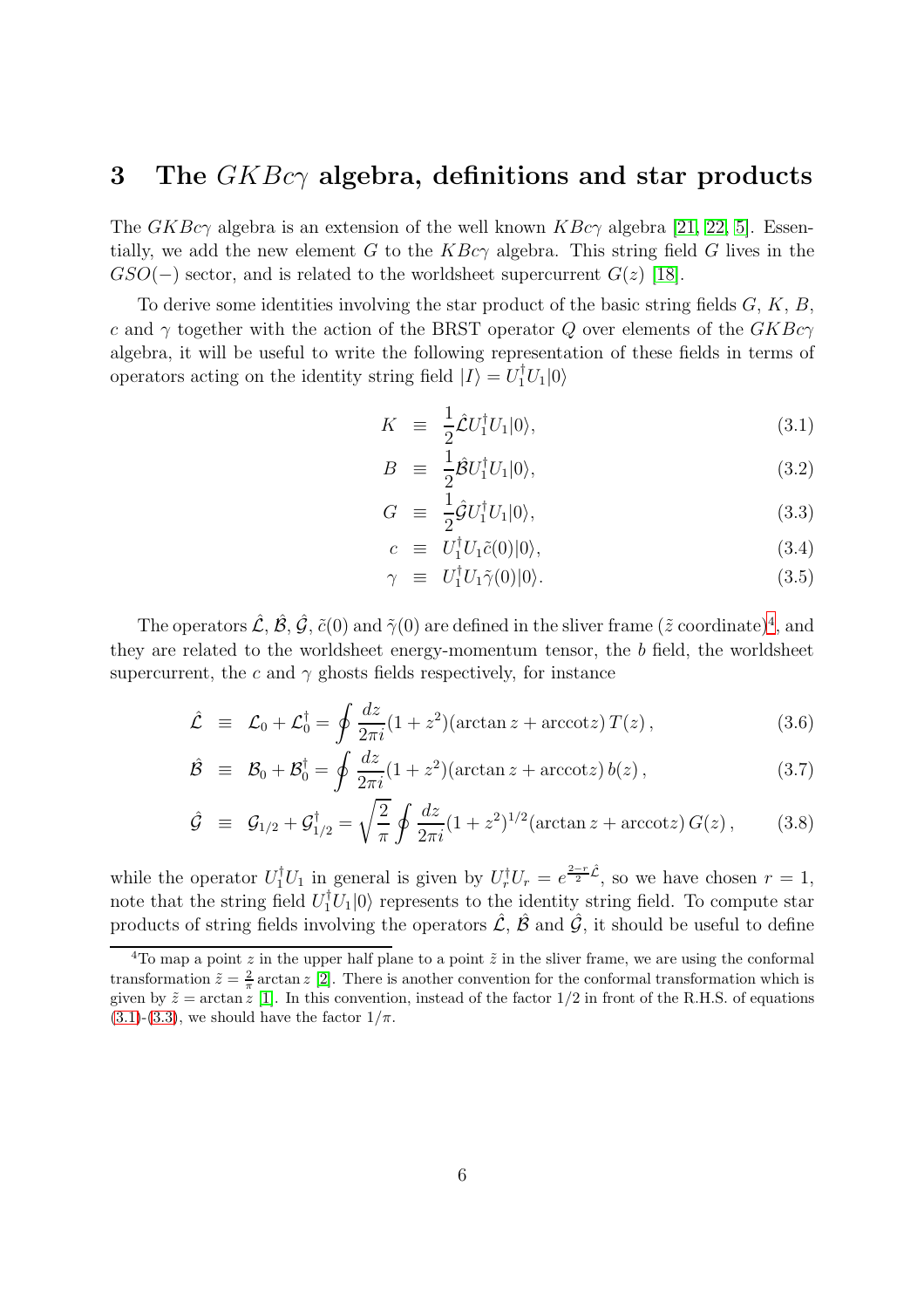the operators

$$
\mathcal{L}_{-1} \equiv \frac{\pi}{2} \oint \frac{dz}{2\pi i} (1+z^2) T(z) = \frac{\pi}{2} (L_{-1} + L_1), \qquad (3.9)
$$

$$
\mathcal{B}_{-1} \equiv \frac{\pi}{2} \oint \frac{dz}{2\pi i} (1+z^2) b(z) = \frac{\pi}{2} (b_{-1} + b_1) , \qquad (3.10)
$$

$$
\mathcal{G}_{-1/2} \equiv \sqrt{\frac{\pi}{2}} \oint \frac{dz}{2\pi i} (1+z^2)^{1/2} G(z) \,. \tag{3.11}
$$

Given two string fields  $\phi$  and  $\varphi$  belonging to the  $GSO(+)$  or the  $GSO(-)$  sector, we can show that

<span id="page-6-1"></span>
$$
(\hat{\mathcal{B}}\phi) * \varphi = \hat{\mathcal{B}}(\phi * \varphi) + (-1)^{\text{gn}(\phi)}\phi * \mathcal{B}_{-1}\varphi , \qquad (3.12)
$$

$$
\phi * (\hat{\mathcal{B}}\varphi) = (-1)^{\text{gn}(\phi)} \hat{\mathcal{B}}(\phi * \varphi) - (-1)^{\text{gn}(\phi)} (\mathcal{B}_{-1}\phi) * \varphi , \qquad (3.13)
$$

$$
(\hat{\mathcal{B}}\phi) * (\hat{\mathcal{B}}\varphi) = -(-1)^{\text{gn}(\phi)} \hat{\mathcal{B}} \mathcal{B}_{-1}(\phi * \varphi) + (\mathcal{B}_{-1}\phi) * (\mathcal{B}_{-1}\varphi) , \qquad (3.14)
$$

$$
(\hat{\mathcal{G}}\phi) * \varphi = \hat{\mathcal{G}}(\phi * \varphi) + (-1)^{\text{gn}(\phi)}\phi * \mathcal{G}_{-1/2}\varphi , \qquad (3.15)
$$

$$
\phi * (\hat{\mathcal{G}}\varphi) = (-1)^{\text{gn}(\phi)} \hat{\mathcal{G}}(\phi * \varphi) - (-1)^{\text{gn}(\phi)} (\mathcal{G}_{-1/2}\phi) * \varphi , \qquad (3.16)
$$

$$
(\hat{\mathcal{G}}\phi) * (\hat{\mathcal{G}}\varphi) = -(-1)^{\text{gn}(\phi)} \hat{\mathcal{G}} \mathcal{G}_{-1/2}(\phi * \varphi) + (\mathcal{G}_{-1/2}\phi) * (\mathcal{G}_{-1/2}\varphi)
$$
  
+  $(-1)^{\text{gn}(\phi)} 2\hat{\mathcal{L}}(\phi * \varphi) + (-1)^{\text{gn}(\phi)} \phi * \mathcal{L}_{-1}\varphi$   
- $(-1)^{\text{gn}(\phi)} (\mathcal{L}_{-1}\phi) * \varphi$  (3.17)

$$
-(-1)^{\operatorname{gn}(\phi)}(\mathcal{L}_{-1}\phi) * \varphi , \qquad (3.17)
$$

$$
(\hat{\mathcal{L}}^n \phi) * \varphi = \sum_{n'=0}^n \binom{n}{n'} \hat{\mathcal{L}}^{n-n'} (\phi * \mathcal{L}_{-1}^{n'} \varphi) , \qquad (3.18)
$$

$$
\phi * (\hat{\mathcal{L}}^n \varphi) = \sum_{n'=0}^n \binom{n}{n'} (-1)^{n'} \hat{\mathcal{L}}^{n-n'}((\mathcal{L}_{-1}^{n'} \phi) * \varphi) , \qquad (3.19)
$$

$$
(\hat{\mathcal{L}}^m \phi) * (\hat{\mathcal{L}}^n \phi) = \sum_{m'=0}^m \sum_{n'=0}^n {m \choose m'} {n \choose n'} (-1)^{n'} \hat{\mathcal{L}}^{m+n-m'-n'} ((\mathcal{L}_{-1}^{n'} \phi) * (\mathcal{L}_{-1}^{m'} \phi)) , (3.20)
$$

where  $\text{gn}(\phi)$  takes into account the Grassmannality of the string field  $\phi$ . The above results, containing the operator  $\hat{G}$ , are new and they are an extension of the result derived in [\[1\]](#page-20-0).

Regarding the wedge states with insertions, the star product of two of them is written in the form

<span id="page-6-0"></span>
$$
U_r^{\dagger} U_r \tilde{\phi}(\tilde{x}) |0\rangle * U_s^{\dagger} U_s \tilde{\psi}(\tilde{y}) |0\rangle = U_t^{\dagger} U_t \tilde{\phi}(\tilde{x} + \frac{1}{2}(s-1)) \tilde{\psi}(\tilde{y} - \frac{1}{2}(r-1)) |0\rangle, \tag{3.21}
$$

where  $t = r + s - 1$ , and by  $\tilde{\phi}(\tilde{x})$  we denote a local operator  $\phi(z)$  expressed in the sliver frame, which in the special case of primary field with conformal weight  $h$  is given by

$$
\tilde{\phi}(\tilde{z}) = \left(\frac{dz}{d\tilde{z}}\right)^h \phi(z) = \left(\frac{\pi}{2}\right)^h \cos^{-2h}\left(\frac{\pi\tilde{z}}{2}\right) \phi\left(\tan\left(\frac{\pi\tilde{z}}{2}\right)\right). \tag{3.22}
$$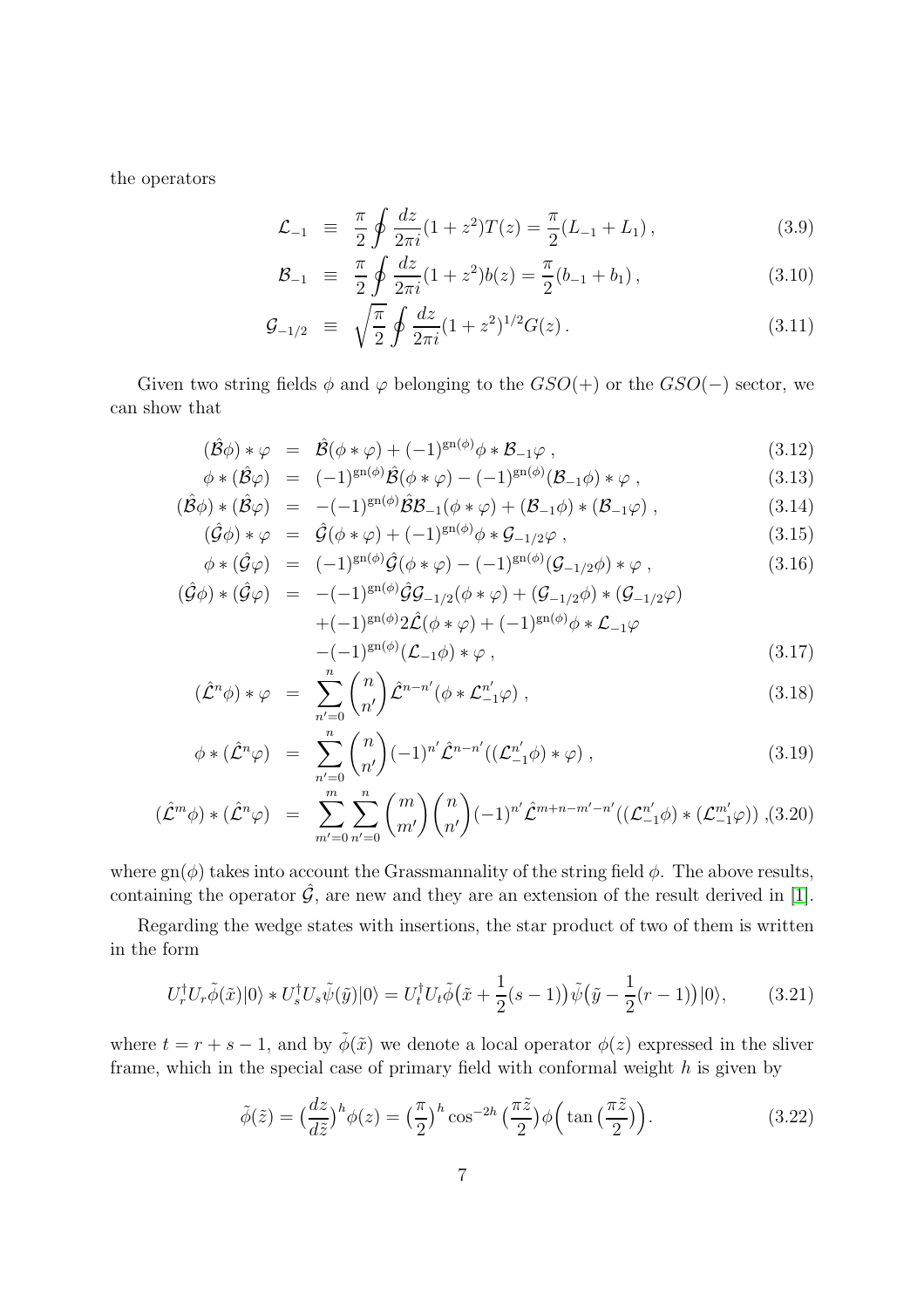Since we are using the conformal transformation  $\tilde{z} = \frac{2}{\pi}$  $\frac{2}{\pi} \arctan z$  which is a bit different from the one used in Schnabl's original paper  $\tilde{z} = \arctan z$  [\[1\]](#page-20-0), we have a factor 1/2 in the R.H.S. of equation [\(3.21\)](#page-6-0) instead of the factor  $\pi/4$  which is present in the reference [\[1\]](#page-20-0).

It will be useful to know the action of the BRST,  $\mathcal{L}_{-1}$ ,  $\mathcal{B}_{-1}$  and  $\mathcal{G}_{-1/2}$  operators on the star product of two string fields

$$
Q(\phi * \varphi) = (Q\phi) * \varphi + (-1)^{\text{gn}(\phi)} \phi * (Q\varphi), \qquad (3.23)
$$

$$
\mathcal{L}_{-1}(\phi * \varphi) = (\mathcal{L}_{-1}\phi) * \varphi + \phi * (\mathcal{L}_{-1}\varphi), \tag{3.24}
$$

$$
\mathcal{B}_{-1}(\phi * \varphi) = (\mathcal{B}_{-1}\phi) * \varphi + (-1)^{\text{gn}(\phi)}\phi * (\mathcal{B}_{-1}\varphi), \tag{3.25}
$$

$$
\mathcal{G}_{-1/2}(\phi * \varphi) = (\mathcal{G}_{-1/2}\phi) * \varphi + (-1)^{\text{gn}(\phi)}\phi * (\mathcal{G}_{-1/2}\varphi).
$$
 (3.26)

Let us derive the algebra associated to the set of operators defined by equations  $(3.1)$ - $(3.5)$ . As a pedagogical illustration, we explicitly compute the product  $G<sup>2</sup>$ 

$$
G^{2} \equiv G * G = \frac{1}{2} \hat{\mathcal{G}} U_{1}^{\dagger} U_{1} |0\rangle * \frac{1}{2} \hat{\mathcal{G}} U_{1}^{\dagger} U_{1} |0\rangle = \frac{1}{4} \hat{\mathcal{G}} U_{1}^{\dagger} U_{1} |0\rangle * \hat{\mathcal{G}} U_{1}^{\dagger} U_{1} |0\rangle, \tag{3.27}
$$

using equation [\(3.17\)](#page-6-1) and the commutators  $[\mathcal{G}_{-1/2}, \hat{\mathcal{L}}] = 0$ ,  $[\mathcal{L}_{-1}, \hat{\mathcal{L}}] = 0$ , we obtain

$$
G^2 = \frac{2}{4}\hat{\mathcal{L}}\left(U_1^\dagger U_1|0\rangle * U_1^\dagger U_1|0\rangle\right) = \frac{1}{2}\hat{\mathcal{L}}U_1^\dagger U_1|0\rangle,\tag{3.28}
$$

therefore we have that  $G^2 = K$ .

Following the same steps, using equations  $(3.12)-(3.20)$  $(3.12)-(3.20)$ , the commutator relation  $[\mathcal{G}_{-1/2}, \tilde{\gamma}(0)] = -\frac{1}{2}$  $\frac{1}{2}\partial\tilde{c}(0)$  and the anti-commutator  $\{\mathcal{G}_{-1/2}, \tilde{c}(0)\} = -2\tilde{\gamma}(0)$ , we can show that

$$
\{G, G\} = 2K, \quad [K, B] = 0, \quad [K, G] = 0, \quad \{B, G\} = 0,\tag{3.29}
$$

$$
\partial c = [K, c], \quad \partial \gamma = [K, \gamma], \quad B^2 = 0, \quad c^2 = 0,
$$
\n(3.30)

$$
\{G, c\} = -2\gamma, \quad [G, \gamma] = -\frac{1}{2}\partial c, \tag{3.31}
$$

where the expressions  $\partial c$  and  $\partial \gamma$  have been defined as  $\partial \phi \equiv U_1^{\dagger} U_1 \partial \tilde{\phi}(0) |0\rangle$ .

The action of the BRST operator Q on the basic string fields K, G, B, c and  $\gamma$  is given by

<span id="page-7-0"></span>
$$
QK = 0, \quad QG = 0, \quad QB = K,\tag{3.32}
$$

<span id="page-7-1"></span>
$$
Qc = cKc - \gamma^2,\tag{3.33}
$$

$$
Q\gamma = c\partial\gamma - \frac{1}{2}\gamma\partial c. \tag{3.34}
$$

Now we are in position to study and present the construction of a one-parameter family of solutions.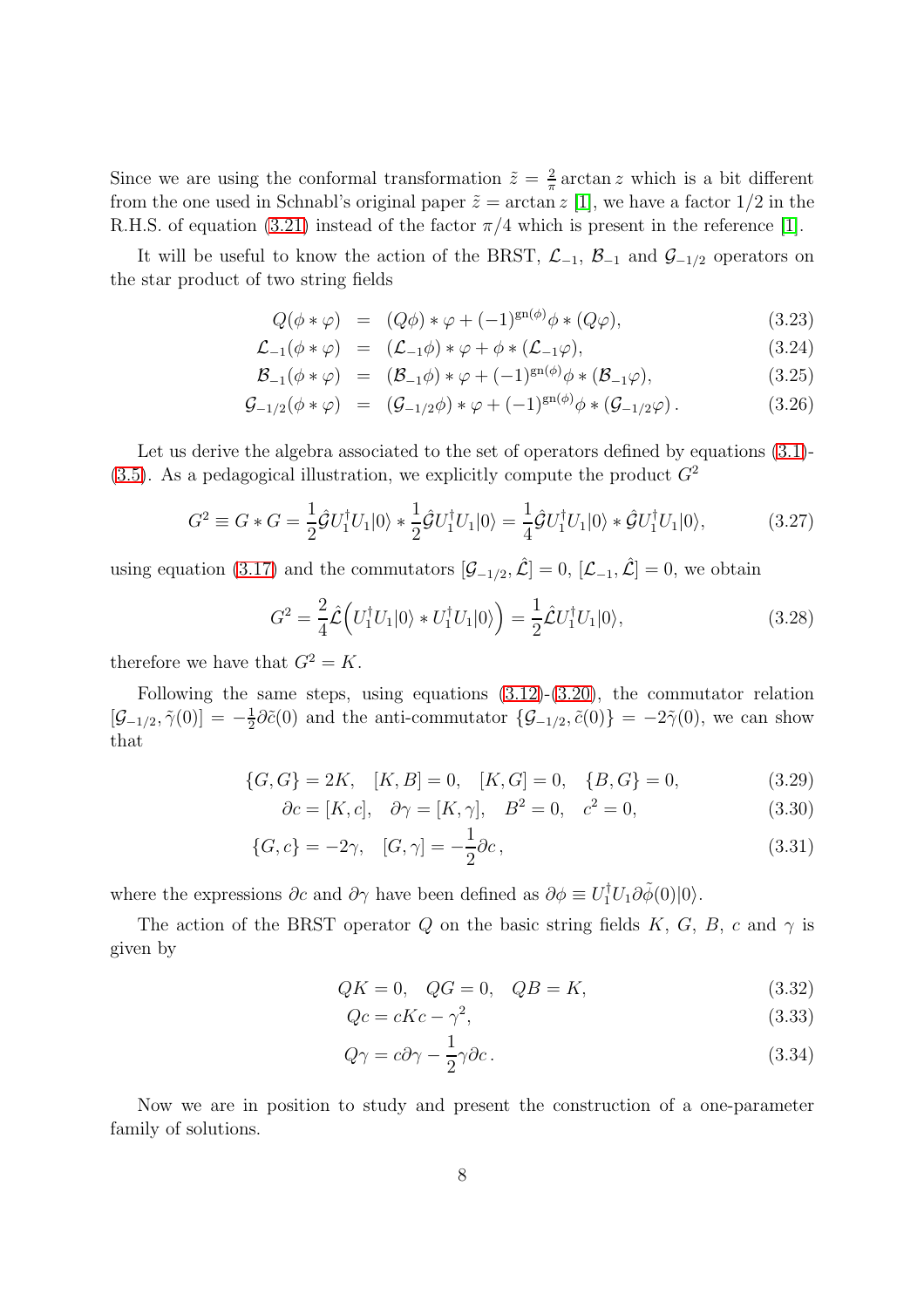# <span id="page-8-0"></span>4 One-parameter family of solutions from an identity based solution

It is known that a solution to the equation of motion [\(2.9\)](#page-4-3) is given by the following simplest identity based solution [\[9,](#page-20-8) [12,](#page-20-11) [19,](#page-21-2) [20\]](#page-21-3)

<span id="page-8-1"></span>
$$
\widehat{\Phi}_I = \left( (c + B\gamma^2)(1 - K) \right) \otimes \sigma_3. \tag{4.1}
$$

Using this identity based solution [\(4.1\)](#page-8-1), we will show that it is possible to construct a one-parameter family of solutions  $\widetilde{\Phi}_{\lambda}$  which depending on the value of the parameter  $\lambda$ will describe three distinct gauge orbits corresponding to the perturbative vacuum, the half brane and the tachyon vacuum solution.

Let us write the explicit form of the aforementioned gauge transformation

<span id="page-8-7"></span>
$$
\widehat{\Phi}_{\lambda} = \widehat{U}_{\lambda} (\widehat{Q} + \widehat{\Psi}_{I}) \widehat{U}_{\lambda}^{-1}, \tag{4.2}
$$

 $\widehat{U}_{\lambda}$  is a ghost number zero string field given by<sup>[5](#page-8-2)</sup>

<span id="page-8-3"></span>
$$
\widehat{U}_{\lambda} = \left(1 + cB[K + (\lambda - 1)(2\lambda + 1)]\right) \otimes \mathbb{I} + 4i\lambda (1 - \lambda)cBG \otimes \sigma_1, \tag{4.4}
$$

$$
\widehat{U}_{\lambda}^{-1} = \left(1 - cB \frac{K - 1 + f(K, \lambda)}{K}\right) \otimes \mathbb{I} - c\frac{\widetilde{f}(K, \lambda)}{K}BG \otimes \sigma_1,\tag{4.5}
$$

where  $f(K, \lambda)$  and  $\widetilde{f}(K, \lambda)$  are the following functions

<span id="page-8-6"></span>
$$
f(K,\lambda) = \frac{\lambda^2 (1 - 2\lambda)^2 + (16\lambda^3 - 32\lambda^2 + 18\lambda - 1)\lambda K}{\lambda^2 (1 - 2\lambda)^2 + 2\lambda (8\lambda^3 - 16\lambda^2 + 10\lambda - 1) K + K^2},
$$
(4.6)

$$
\widetilde{f}(K,\lambda) = \frac{4i(1-\lambda)\lambda K}{\lambda^2(1-2\lambda)^2 + 2\lambda (8\lambda^3 - 16\lambda^2 + 10\lambda - 1)K + K^2}.
$$
\n(4.7)

Then, the one-parameter family of solutions is obtained by performing the above gauge transformation over the identity based solution [\(4.1\)](#page-8-1)

<span id="page-8-5"></span>
$$
\widehat{\Phi}_{\lambda} = \widehat{U}_{\lambda} \widehat{Q} \widehat{U}_{\lambda}^{-1} + \widehat{U}_{\lambda} \Big( (c + B\gamma^2)(1 - K) \otimes \sigma_3 \Big) \widehat{U}_{\lambda}^{-1} \n= \Phi_{1,\lambda} \otimes \sigma_3 + \Phi_{2,\lambda} \otimes i \sigma_2,
$$
\n(4.8)

<span id="page-8-4"></span>
$$
\widehat{U} = \left(1 + cB[K - 1]\right) \otimes \mathbb{I} + icBG \otimes \sigma_1. \tag{4.3}
$$

Applying a supersymmetric analog of the Zeze map [\[10\]](#page-20-9), we consider a slight modification of [\(4.3\)](#page-8-4) in which a real parameter  $\lambda$  is inserted in the cBK and cBG pieces in the gauge transformation such that for  $\lambda = 0$  and  $\lambda = 1$ , we recover the perturbative and tachyon vacua respectively.

<span id="page-8-2"></span><sup>&</sup>lt;sup>5</sup>We would like to bring few motivational words explaining the choice  $(4.4)$ . As in the bosonic case [\[9\]](#page-20-8), for superstring field theory we can also construct a gauge transformation which relates the identity based solution [\(4.1\)](#page-8-1) with the half brane solution [\[18\]](#page-21-1). The gauge transformation which does this job precisely corresponds to a  $\hat{U}$  given by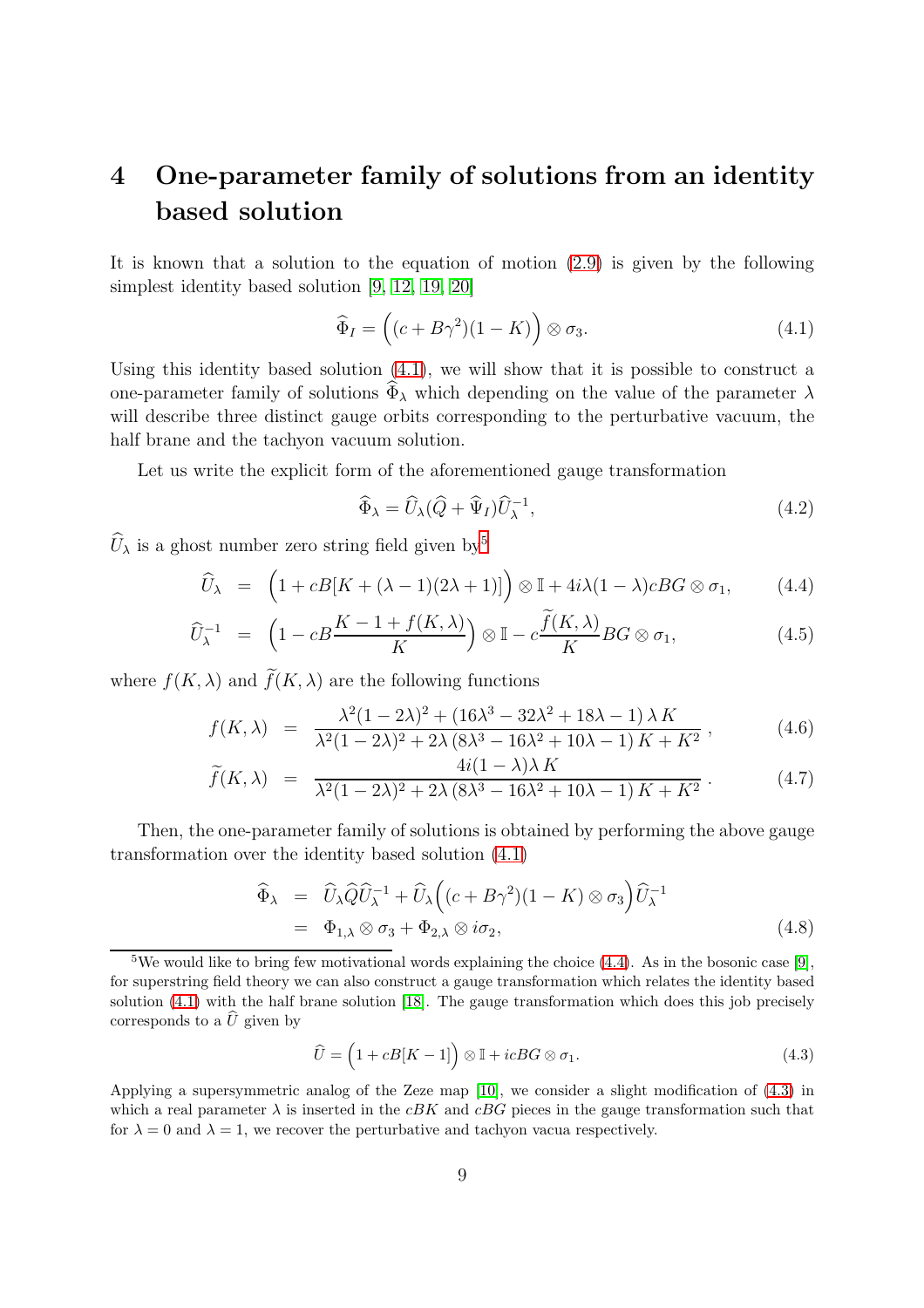where the string fields  $\Phi_{1,\lambda}$  and  $\Phi_{2,\lambda}$  are given by

$$
\Phi_{1,\lambda} = Q(Bc)f(K,\lambda) + \lambda(2\lambda - 1)cf(K,\lambda) + 4i\lambda(1 - \lambda)cGBCG\widetilde{f}(K,\lambda), \quad (4.9)
$$
  
\n
$$
\Phi_{2,\lambda} = Q(Bc)G\widetilde{f}(K,\lambda) + \lambda(2\lambda - 1)cG\widetilde{f}(K,\lambda) + 4i\lambda(1 - \lambda)cGBcf(K,\lambda). \quad (4.10)
$$

A check of the equation of motion for the above solution is straightforward.

At this point we can ask about the interval where the parameter  $\lambda$  should belong, the answer to this question will be studied later, for the time being, let us analyze the solution for particular values of this parameter.

For the value of the parameter  $\lambda = 0$ , we identically obtain  $\widehat{\Phi}_{\lambda=0} = 0$  and thus this case corresponds to the perturbative vacuum.

For the value  $\lambda = 1$ , we see that  $\widetilde{f}(K, \lambda = 1) = 0$  and  $f(K, \lambda = 1) = 1/(1 + K)$ , therefore we obtain

<span id="page-9-0"></span>
$$
\widehat{\Phi}_{\lambda=1} = \left[Q(Bc) + c\right] \frac{1}{1+K} \otimes \sigma_3. \tag{4.11}
$$

This solution precisely represents the tachyon vacuum solution. The energy of this solution [\(4.11\)](#page-9-0) has been evaluated in references [\[7,](#page-20-6) [9\]](#page-20-8) given a result in agreement with Sen's first conjecture.

For the value  $\lambda = 1/2$ , we get  $\widetilde{f}(K, \lambda = 1/2) = i/(1 + K)$  and  $f(K, \lambda = 1/2) =$  $1/(1 + K)$ , so in this case the solution can be written as

<span id="page-9-1"></span>
$$
\widehat{\Phi}_{\lambda=1/2} = \left[Q(Bc) - cGBcG\right] \frac{1}{1+K} \otimes \sigma_3 + \left[iQ(Bc)G + icGBc\right] \frac{1}{1+K} \otimes i\sigma_2. \tag{4.12}
$$

This solution has been studied in reference [\[18\]](#page-21-1) and since the evaluation of its energy brings a result which is half of the value of the tachyon vacuum energy, the solution [\(4.12\)](#page-9-1) has been called as the half brane solution.

Note that to recognize the kind of solution we have, we must calculate the energy associated to the solution. For any solution of the form  $\Phi = \Phi_1 \otimes \sigma_3 + \Phi_2 \otimes i \sigma_2$ , employing equation  $(2.5)$ , we can write the normalized value of the energy E as follows

<span id="page-9-2"></span>
$$
E(\widehat{\Phi}) \equiv -2\pi^2 g^2 S = \frac{\pi^2}{3} \Big[ \langle Y_{-2} \Phi_1 Q \Phi_1 \rangle + \langle Y_{-2} \Phi_2 Q \Phi_2 \rangle \Big]. \tag{4.13}
$$

To evaluate the energy [\(4.13\)](#page-9-2) for the solution [\(4.8\)](#page-8-5) with a generic value of the parameter  $\lambda$ , we will require to define and study correlation functions involving elements of the  $GKBc\gamma$ algebra. In the next section, we are going to consider correlation functions including the  $G$ field and as a pedagogical application of these correlators, we will show the computation of the energy for the half brane solution.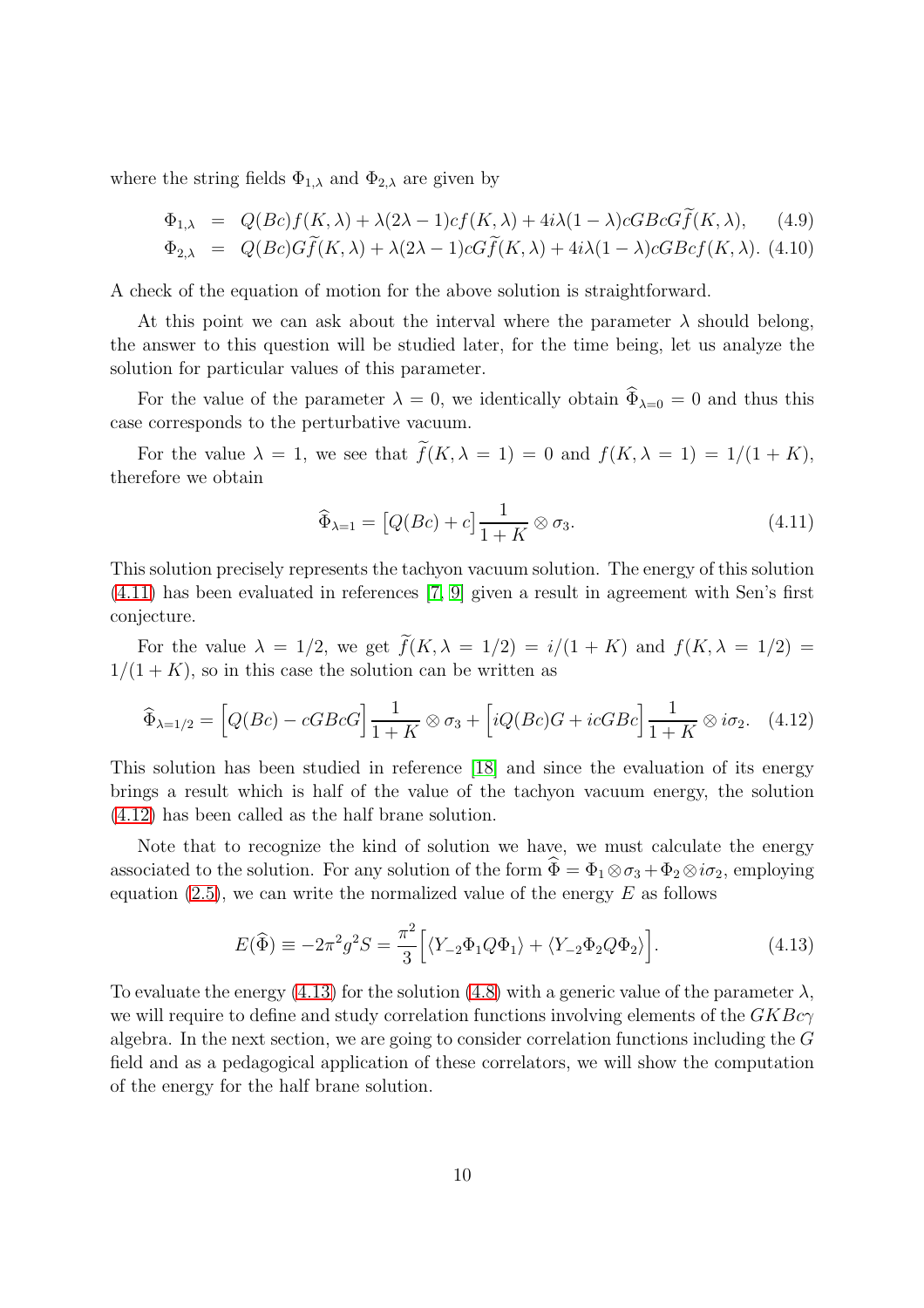### <span id="page-10-0"></span>5 Correlation functions and the half brane energy

To compute the energy for solutions constructed out of elements of the  $GKBc\gamma$  algebra, it will be useful to know correlation functions defined on a semi-infinite cylinder of circumference  $l$  denoted by  $C_l$ .

A point z on the upper half-plane can be mapped to a point  $\tilde{z} \in C_l$ , which has the property that  $\tilde{z} \simeq \tilde{z} + l$ , through the conformal transformation

<span id="page-10-5"></span><span id="page-10-3"></span><span id="page-10-1"></span>
$$
\tilde{z} = \frac{l}{\pi} \arctan z,\tag{5.1}
$$

The expression for the conformal transformation of primary fields with conformal weight h is given by

<span id="page-10-2"></span>
$$
\tilde{\phi}(\tilde{z}) = \left(\frac{dz}{d\tilde{z}}\right)^h \phi(z) = \left(\frac{\pi}{l}\right)^h \cos^{-2h}\left(\frac{\pi\tilde{z}}{l}\right) \phi\left(\tan\left(\frac{\pi\tilde{z}}{l}\right)\right). \tag{5.2}
$$

Using [\(5.1\)](#page-10-1) and [\(5.2\)](#page-10-2), we can derive the following correlation function involving the  $b(z)$ ,  $c(z)$  and  $\gamma(z)$  ghost fields

$$
\langle Y_{-2}c(\tilde{x})\gamma(\tilde{y})\gamma(\tilde{z})\rangle_{C_l} = \frac{l^2}{2\pi^2}\cos\left(\frac{\pi(\tilde{y}-\tilde{z})}{l}\right),\tag{5.3}
$$

$$
\langle Y_{-2}b(\tilde{v})c(\tilde{w})c(\tilde{x})\gamma(\tilde{y})\gamma(\tilde{z})\rangle_{C_l} = \frac{l\csc\left(\frac{\pi(\tilde{v}-\tilde{w})}{l}\right)\csc\left(\frac{\pi(\tilde{v}-\tilde{x})}{l}\right)\sin\left(\frac{\pi(\tilde{w}-\tilde{x})}{l}\right)\cos\left(\frac{\pi(\tilde{y}-\tilde{z})}{l}\right)}{2\pi}.
$$
\n(5.4)

Using [\(5.4\)](#page-10-3), let us compute the correlator  $\langle Y_{-2}Bc(\tilde{w})c(\tilde{x})\gamma(\tilde{y})\gamma(\tilde{z})\rangle_{C_l}$ . Since the B field can be defined as a line integral insertion of the  $b(z)$  ghost field inside correlation functions on the cylinder [\[3\]](#page-20-2), we can write

$$
\langle Y_{-2}Bc(\tilde{w})c(\tilde{x})\gamma(\tilde{y})\gamma(\tilde{z})\rangle_{C_l} = \langle Y_{-2}\int_{-i\infty}^{i\infty} \frac{d\tilde{v}}{2\pi i}b(\tilde{v})c(\tilde{w})c(\tilde{x})\gamma(\tilde{y})\gamma(\tilde{z})\rangle_{C_l}.
$$
 (5.5)

Plugging [\(5.4\)](#page-10-3) into the R.H.S. of equation [\(5.5\)](#page-10-4) and employing the integral

$$
\int_{-i\infty}^{i\infty} d\tilde{v} \csc\left(\frac{\pi(\tilde{v}-\tilde{w})}{l}\right) \csc\left(\frac{\pi(\tilde{v}-\tilde{x})}{l}\right) = 2i(\tilde{w}-\tilde{x}) \csc\left(\frac{\pi(\tilde{w}-\tilde{x})}{l}\right),\tag{5.6}
$$

we obtain

<span id="page-10-6"></span><span id="page-10-4"></span>
$$
\langle Y_{-2}Bc(\tilde{w})c(\tilde{x})\gamma(\tilde{y})\gamma(\tilde{z})\rangle_{C_l} = \frac{l}{2\pi^2}(\tilde{w}-\tilde{x})\cos\left(\frac{\pi(\tilde{y}-\tilde{z})}{l}\right).
$$
(5.7)

In the same way, by writing the G field as a line integral insertion of the worldsheet supercurrent  $G(z)$  inside correlation functions on the cylinder, we can derive the following correlators

$$
\langle Y_{-2}Gc(\tilde{x})c(\tilde{y})\gamma(\tilde{z})\rangle_{C_l} = \frac{l^2}{2\pi^2} \left[\cos\left(\frac{\pi(\tilde{y}-\tilde{z})}{l}\right) - \cos\left(\frac{\pi(\tilde{x}-\tilde{z})}{l}\right)\right],\tag{5.8}
$$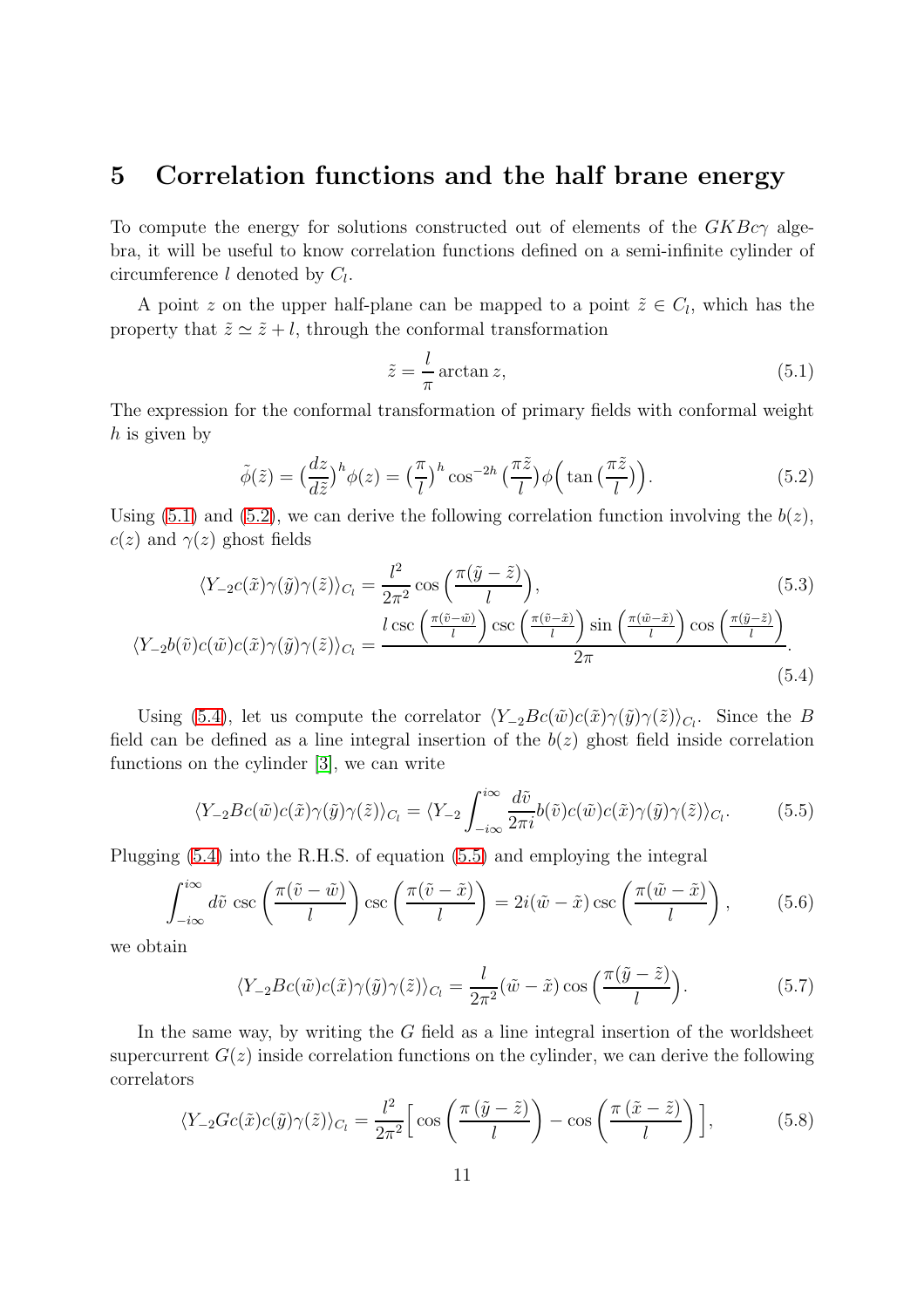$$
\langle Y_{-2}GBc(\tilde{w})c(\tilde{x})c(\tilde{y})\gamma(\tilde{z})\rangle_{C_l} =
$$
  
= 
$$
\frac{l((\tilde{x}-\tilde{y})\cos\left(\frac{\pi(\tilde{w}-\tilde{z})}{l}\right) + (\tilde{y}-\tilde{w})\cos\left(\frac{\pi(\tilde{x}-\tilde{z})}{l}\right) + (\tilde{w}-\tilde{x})\cos\left(\frac{\pi(\tilde{y}-\tilde{z})}{l}\right))}{2\pi^2},
$$
(5.9)

<span id="page-11-3"></span><span id="page-11-1"></span>
$$
\langle Y_{-2}GBc(\tilde{w})\gamma(\tilde{x})\gamma(\tilde{y})\gamma(\tilde{z})\rangle_{C_l} = \frac{l\left(\cos\left(\frac{\pi(\tilde{x}-\tilde{y})}{l}\right) + \cos\left(\frac{\pi(\tilde{x}-\tilde{z})}{l}\right) + \cos\left(\frac{\pi(\tilde{y}-\tilde{z})}{l}\right)\right)}{8\pi^2}.
$$
 (5.10)

With the aid of these correlation functions, we are ready to evaluate the energy associated to the half brane solution. Using equation [\(4.13\)](#page-9-2) for the particular case of the solution [\(4.12\)](#page-9-1), and noting that the BRST exact terms do not contribute to the evaluation of the energy, we obtain

<span id="page-11-0"></span>
$$
E(\widehat{\Phi}_{\lambda=1/2}) = \frac{\pi^2}{3} \Big[ \langle \langle cGBcG \frac{1}{1+K} Q(cGBc)G \frac{1}{1+K} \rangle \rangle - \langle \langle cGBc \frac{1}{1+K} Q(cGBc) \frac{1}{1+K} \rangle \rangle \Big], \tag{5.11}
$$

where the notation  $\langle \langle \cdots \rangle \rangle$  means that  $\langle \langle \cdots \rangle \rangle \equiv \langle Y_{-2} \cdots \rangle$ . Employing equations [\(3.29\)](#page-7-0)-[\(3.34\)](#page-7-1), after a lengthy algebraic manipulations, from equation [\(5.11\)](#page-11-0) we arrive to

$$
E(\widehat{\Phi}_{\lambda=1/2}) = \frac{\pi^2}{3} \Big[ \langle \langle Kc \frac{1}{1+K} \gamma^2 \frac{1}{1+K} \rangle \rangle + 3 \langle \langle KcK \frac{1}{1+K} \gamma^2 \frac{1}{1+K} \rangle \rangle - \frac{2}{3} \langle \langle GcK^2 \frac{1}{1+K} c \gamma \frac{1}{1+K} \rangle \rangle
$$
  
+  $\langle \langle G \gamma \frac{1}{1+K} cKc \frac{1}{1+K} \rangle \rangle - 5 \langle \langle BcKc \frac{1}{1+K} \gamma^2 \frac{1}{1+K} \rangle \rangle - 4 \langle \langle Bc \gamma K \frac{1}{1+K} c \gamma \frac{1}{1+K} \rangle \rangle$   
+  $2 \langle \langle Bc \gamma K^2 \frac{1}{1+K} c \gamma \frac{1}{1+K} \rangle \rangle + 4 \langle \langle GBc \gamma \frac{1}{1+K} \gamma^2 \frac{1}{1+K} \rangle \rangle - 6 \langle \langle Bc \gamma K \frac{1}{1+K} c \gamma K \frac{1}{1+K} \rangle \rangle$   
+  $4 \langle \langle GBcK \frac{1}{1+K} \gamma^3 \frac{1}{1+K} \rangle \rangle - 3 \langle \langle GBc \frac{1}{1+K} cKc \gamma \frac{1}{1+K} \rangle \rangle - 3 \langle \langle GBcK \frac{1}{1+K} cKc \gamma \frac{1}{1+K} \rangle \rangle \Big]$   
(5.12)

<span id="page-11-5"></span>All the above correlators can be computed using equations [\(5.3\)](#page-10-5) and [\(5.7\)](#page-10-6)-[\(5.10\)](#page-11-1), for instance, let us explicitly compute the correlator  $\langle \langle GBcK \frac{1}{1+K} cKc\gamma \frac{1}{1+K} \rangle \rangle$ 

$$
\langle\langle GBcK\frac{1}{1+K}cKc\gamma\frac{1}{1+K}\rangle\rangle = \int_0^\infty dt_1dt_2 \, e^{-t_1-t_2}\partial_{s_1}\partial_{s_2}\Big[\langle\langle GBc\Omega^{s_1+t_1}c\Omega^{s_2}c\gamma\Omega^{t_2}\rangle\rangle\Big]\Big|_{s_1=s_2=0},\tag{5.13}
$$

where we have used the fact that  $\Omega^t = e^{-tK}$ . The correlator  $\langle \langle GBc\Omega^{s_1+t_1}c\Omega^{s_2}c\gamma\Omega^{t_2} \rangle \rangle$  is given by

<span id="page-11-4"></span><span id="page-11-2"></span>
$$
\langle \langle G B c \Omega^{s_1+t_1} c \Omega^{s_2} c \gamma \Omega^{t_2} \rangle \rangle = \langle Y_{-2} G B c (s_1+s_2+t_1+t_2) c (s_2+t_2) c (t_2) \gamma(t_2) \rangle_{C_{s_1+s_2+t_1+t_2}}.
$$
\n(5.14)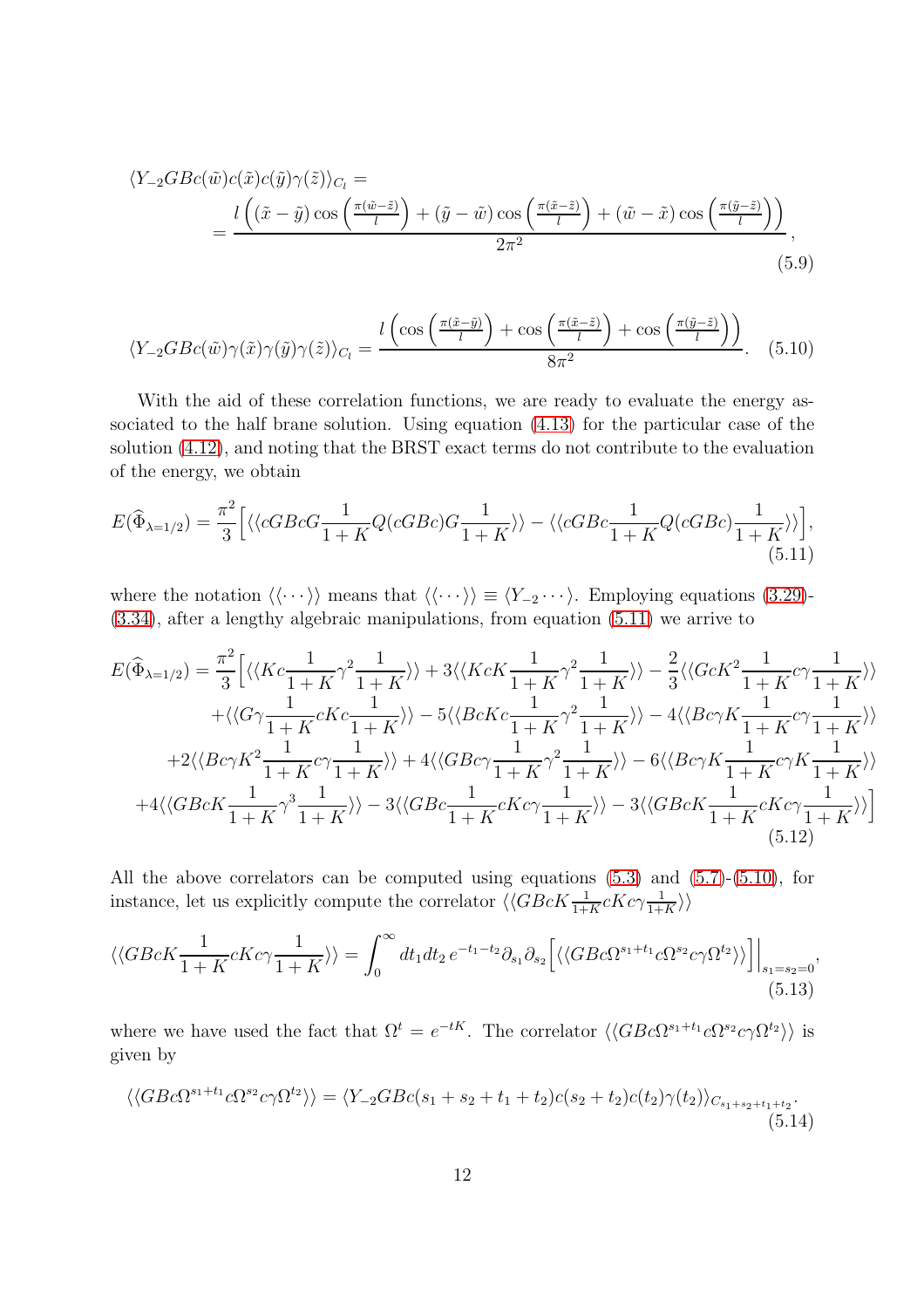The R.H.S. of equation  $(5.14)$  can be evaluated using equation  $(5.9)$ , so that we obtain the result

$$
\partial_{s_1} \partial_{s_2} \left[ \langle \langle GBc\Omega^{s_1+t_1} c\Omega^{s_2} c\gamma \Omega^{t_2} \rangle \rangle \right] \Big|_{s_1=s_2=0} = \frac{t_1 \left( \cos\left(\frac{\pi t_1}{t_1+t_2}\right) - 1 \right) + t_2 \left( -\pi \sin\left(\frac{\pi t_1}{t_1+t_2}\right) + \cos\left(\frac{\pi t_1}{t_1+t_2}\right) - 1 \right)}{2\pi^2 (t_1+t_2)}.
$$
(5.15)

Performing the change of variables  $t_1 \to uv$ ,  $t_2 \to u - uv$ ,  $\int_0^\infty dt_1 dt_2 \to \int_0^\infty du \int_0^1 dv u$ , and using the result [\(5.15\)](#page-12-1), from equation [\(5.13\)](#page-11-4), we get

$$
\langle \langle GBeK\frac{1}{1+K}cKc\gamma\frac{1}{1+K} \rangle \rangle = \int_0^\infty du \int_0^1 dv \frac{e^{-u}u(\pi(v-1)\sin(\pi v) + \cos(\pi v) - 1)}{2\pi^2}
$$

$$
= -\frac{1}{\pi^2}.
$$
(5.16)

Performing similar computations for the rest of terms appearing on the R.H.S. of equation [\(5.12\)](#page-11-5) and adding the results up, the energy turns out to be

<span id="page-12-3"></span><span id="page-12-1"></span>
$$
E(\widehat{\Phi}_{\lambda=1/2}) = \frac{\pi^2}{3} \Big[ -\frac{3}{2\pi^2} \Big] = -\frac{1}{2},\tag{5.17}
$$

this is precisely 1/2 times the normalized value of the tachyon vacuum energy which has the value  $E(\widehat{\Phi}_{\lambda=1}) = -1$ .

Let us summarize the results for the normalized value of the energy [\(4.13\)](#page-9-2) which has been obtained for the particular values of the parameter  $\lambda = \{0, 1/2, 1\}$ 

$$
E(\widehat{\Phi}_{\lambda}) = \begin{cases} 0, & \lambda = 0, \text{ Perturbative vacuum Solution,} \\ -1/2, & \lambda = 1/2, \text{ Half Branch Solution,} \\ -1, & \lambda = 1, \text{ Tachyon Vacuum Solution.} \end{cases}
$$
(5.18)

Finally, we would like to evaluate the energy  $E(\widehat{\Phi}_{\lambda})$  for a generic value of the parameter  $\lambda$ . This computation will be performed in the next section.

## <span id="page-12-0"></span>6 Energy of the one-parameter family of solutions

In order to evaluate the energy associated to the one-parameter family of solutions  $\widehat{\Phi}_\lambda$ for a generic value of the parameter  $\lambda$ , it will be useful to express the functions [\(4.6\)](#page-8-6) and [\(4.7\)](#page-8-6) as superpositions of wedge states  $\Omega^t = e^{-tK}$ , to this end, let us start by rewriting the solution [\(4.8\)](#page-8-5) as follows

<span id="page-12-2"></span>
$$
\Phi_{\lambda} = \Phi_{1,\lambda} \otimes \sigma_3 + \Phi_{2,\lambda} \otimes i\sigma_2, \tag{6.1}
$$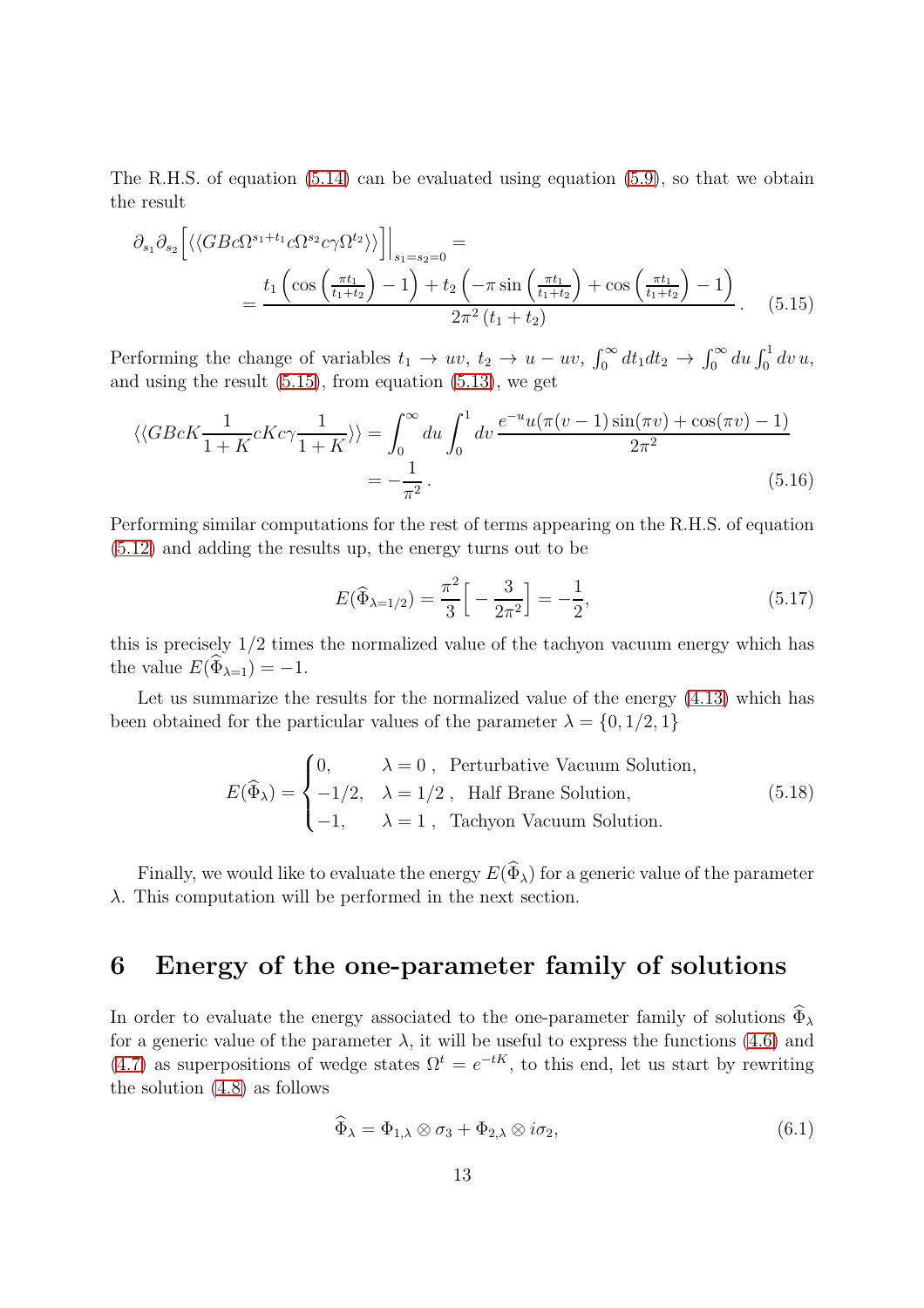where the  $GSO(\pm)$  components  $\Phi_{1,\lambda}$  and  $\Phi_{2,\lambda}$  are given by

$$
\Phi_{1,\lambda} = Q(Bc)f(K,\lambda) + pcf(K,\lambda) + qcGbcGf(K,\lambda), \qquad (6.2)
$$

$$
\Phi_{2,\lambda} = Q(Bc)Gf(K,\lambda) + pcGf(K,\lambda) + qcGBcf(K,\lambda), \tag{6.3}
$$

and

<span id="page-13-0"></span>
$$
f(K,\lambda) = \frac{p^2 + wK}{(K - r_1)(K - r_2)},
$$
\n(6.4)

<span id="page-13-6"></span><span id="page-13-3"></span>
$$
\widetilde{f}(K,\lambda) = \frac{qK}{(K-r_1)(K-r_2)}.
$$
\n(6.5)

The set of parameters  $p, q, w, r_1$  and  $r_2$  have been defined as

$$
p = \lambda(2\lambda - 1),
$$
  $q = 4i\lambda(1 - \lambda),$   $w = \lambda(16\lambda^3 - 32\lambda^2 + 18\lambda - 1),$  (6.6)

$$
r_1 = -8\lambda^4 + 16\lambda^3 - 10\lambda^2 + \lambda - 4\sqrt{4\lambda^8 - 16\lambda^7 + 26\lambda^6 - 21\lambda^5 + 8\lambda^4 - \lambda^3},
$$
 (6.7)

$$
r_2 = -8\lambda^4 + 16\lambda^3 - 10\lambda^2 + \lambda + 4\sqrt{4\lambda^8 - 16\lambda^7 + 26\lambda^6 - 21\lambda^5 + 8\lambda^4 - \lambda^3}.
$$
 (6.8)

Using partial fraction decomposition, the functions defined by equations [\(6.4\)](#page-13-0) and [\(6.5\)](#page-13-0) can be expressed as

<span id="page-13-4"></span><span id="page-13-1"></span>
$$
f(K,\lambda) = \frac{\alpha_1}{K - r_1} + \frac{\beta_1}{K - r_2}, \qquad (6.9)
$$

<span id="page-13-7"></span>
$$
\widetilde{f}(K,\lambda) = \frac{\alpha_2}{K - r_1} + \frac{\beta_2}{K - r_2},\tag{6.10}
$$

where the parameters  $\alpha_1$ ,  $\alpha_2$ ,  $\beta_1$  and  $\beta_2$  are given by

$$
\alpha_1 = \frac{p^2 + r_1 w}{r_1 - r_2}, \quad \beta_1 = -\frac{p^2 + r_2 w}{r_1 - r_2}, \tag{6.11}
$$

<span id="page-13-8"></span>
$$
\alpha_2 = \frac{qr_1}{r_1 - r_2}, \qquad \beta_2 = -\frac{qr_2}{r_1 - r_2}.
$$
\n(6.12)

The way how we have written the functions [\(6.9\)](#page-13-1) and [\(6.10\)](#page-13-1) allow us to represent these functions as the following integrals

<span id="page-13-2"></span>
$$
f(K,\lambda) = \int_0^\infty dt \left[ \alpha_1 e^{r_1 t} + \beta_1 e^{r_2 t} \right] \Omega^t , \qquad (6.13)
$$

$$
\widetilde{f}(K,\lambda) = \int_0^\infty dt \left[ \alpha_2 e^{r_1 t} + \beta_2 e^{r_2 t} \right] \Omega^t \,. \tag{6.14}
$$

This integral representation constitutes a superposition of wedge states  $\Omega^t = e^{-tK}$  [\[23\]](#page-21-7).

In order for these integrals  $(6.13)$  and  $(6.14)$  to provide convergent results, we should require

<span id="page-13-5"></span>
$$
(\Re r_1 < 0) \land (\Re r_2 < 0). \tag{6.15}
$$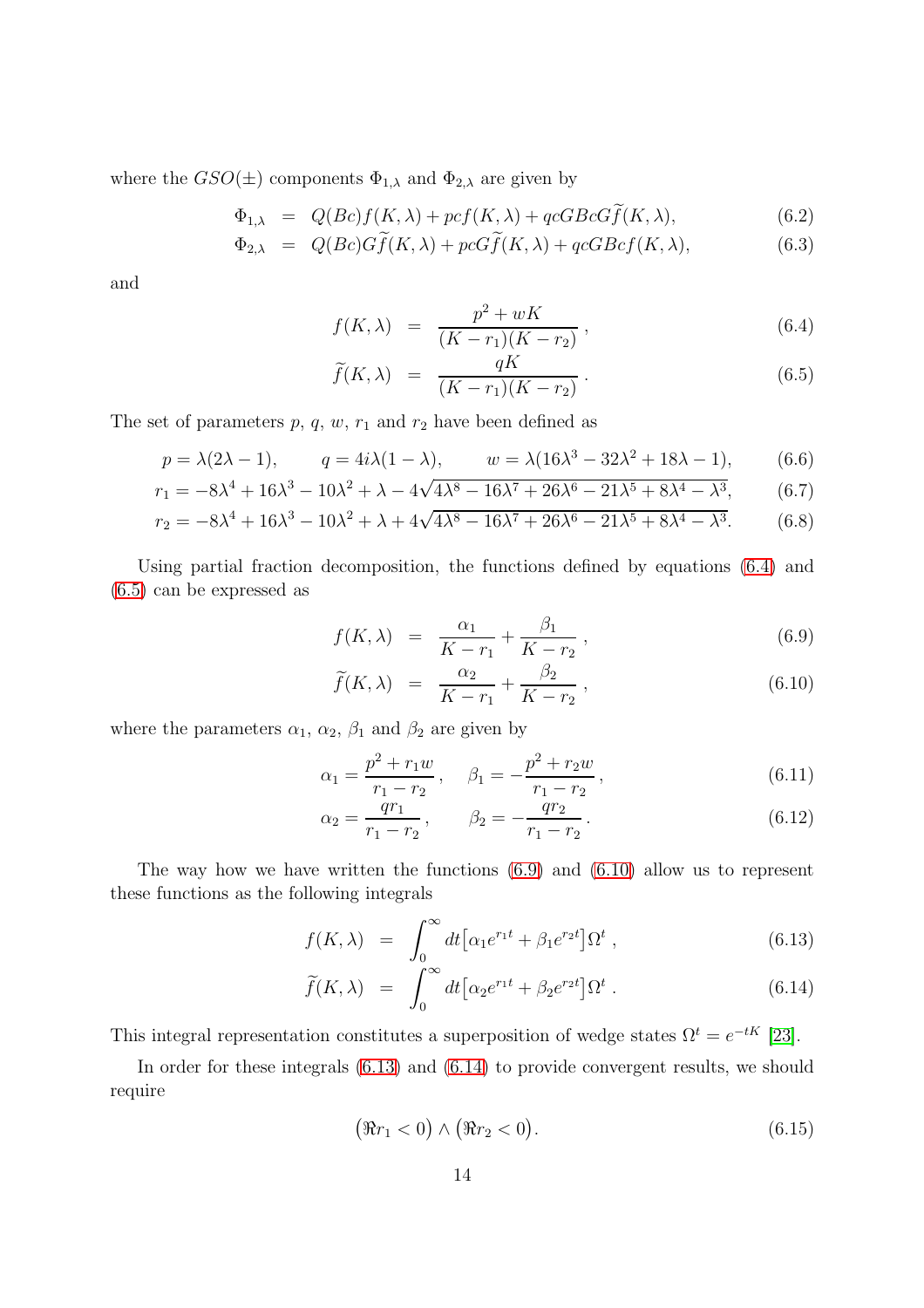Using equations  $(6.7)$  and  $(6.8)$ , from this inequality  $(6.15)$  we obtain the following conditions for the parameter  $\lambda$ 

<span id="page-14-0"></span>
$$
(\lambda < 0) \lor (\kappa \leq \lambda < \frac{1}{2}) \lor (\lambda > \frac{1}{2}),\tag{6.16}
$$

where  $\kappa$  is a numerical constant defined as

$$
\kappa = \frac{2}{3} - \frac{1}{6} \left( \frac{25}{2} + \frac{3}{2} \sqrt{69} \right)^{1/3} - \frac{1}{6} \left( \frac{25}{2} - \frac{3}{2} \sqrt{69} \right)^{1/3} \approx 0.122561 \tag{6.17}
$$

It is interesting to note that the region [\(6.16\)](#page-14-0) does not contain the points  $\lambda = 0$ and  $\lambda = 1/2$  which corresponds to the perturbative vacuum and the half brane solution respectively. Physically this means that the various values:  $\lambda = 0$ ,  $\lambda = 1/2$  and the ones defined by the region [\(6.16\)](#page-14-0) formally correspond to distinct gauge orbits within the formal solution  $(4.2)$ .

Now, we are going to evaluate the energy  $E(\widehat{\Phi}_{\lambda})$  associated to a parameter  $\lambda$  belonging to the region [\(6.16\)](#page-14-0). We might anticipate the result using the following argument. Due to the fact that the energy is a gauge invariant quantity, and since  $\lambda$  belonging to the region [\(6.16\)](#page-14-0) corresponds to an specific gauge orbit, to compute the energy, we can choose a particular value for the parameter  $\lambda$  contained in this region, for instance  $\lambda = 1$  which we know corresponds to the tachyon vacuum solution, therefore we should obtain the following result for the energy

<span id="page-14-1"></span>
$$
E(\widehat{\Phi}_{\lambda}) = -1, \text{ for } (\lambda < 0) \vee (\kappa \le \lambda < \frac{1}{2}) \vee (\lambda > \frac{1}{2}). \tag{6.18}
$$

Employing the solution  $(6.1)$  together with the integral representation of the functions f and f given by  $(6.13)$  and  $(6.14)$ , we would like to check the validity of the above result.

Using equation  $(4.13)$  for the case of the solution  $(6.1)$ , and noting that the BRST exact terms do not contribute to the evaluation of the energy, we obtain

$$
E(\widehat{\Phi}_{\lambda}) = \frac{\pi^2}{3} \Big[ p^2 \langle \langle cfQ(c)f \rangle \rangle + q^2 \langle \langle cGBcG\widetilde{f}Q(cGBc)G\widetilde{f} \rangle \rangle + 2pq \langle \langle cGBcG\widetilde{f}Q(c)f \rangle \rangle + p^2 \langle \langle cG\widetilde{f}Q(c)G\widetilde{f} \rangle \rangle + q^2 \langle \langle cGBcfcQ(cGBc)f \rangle \rangle + 2pq \langle \langle cGBcfcQ(c)G\widetilde{f} \rangle \rangle \Big].
$$
(6.19)

Employing the identities  $(3.29)-(3.34)$  $(3.29)-(3.34)$ , the correlation functions  $(5.3)$ ,  $(5.7)-(5.10)$  $(5.7)-(5.10)$ , the integrals [\(6.13\)](#page-13-2) and [\(6.14\)](#page-13-2), we can evaluate all the correlation functions which will appear from the R.H.S. of [\(6.19\)](#page-14-1). For instance, let us compute  $\langle \langle cfQ(c)f \rangle \rangle$ 

<span id="page-14-2"></span>
$$
\langle \langle cfQ(c)f \rangle \rangle = -\langle Y_{-2}cf(K,\lambda)\gamma^2 f(K,\lambda) \rangle = -\int_0^\infty dt_1 dt_2 h(t_1)h(t_2) \langle Y_{-2}c\Omega^{t_1}\gamma^2 \Omega^{t_2} \rangle, \tag{6.20}
$$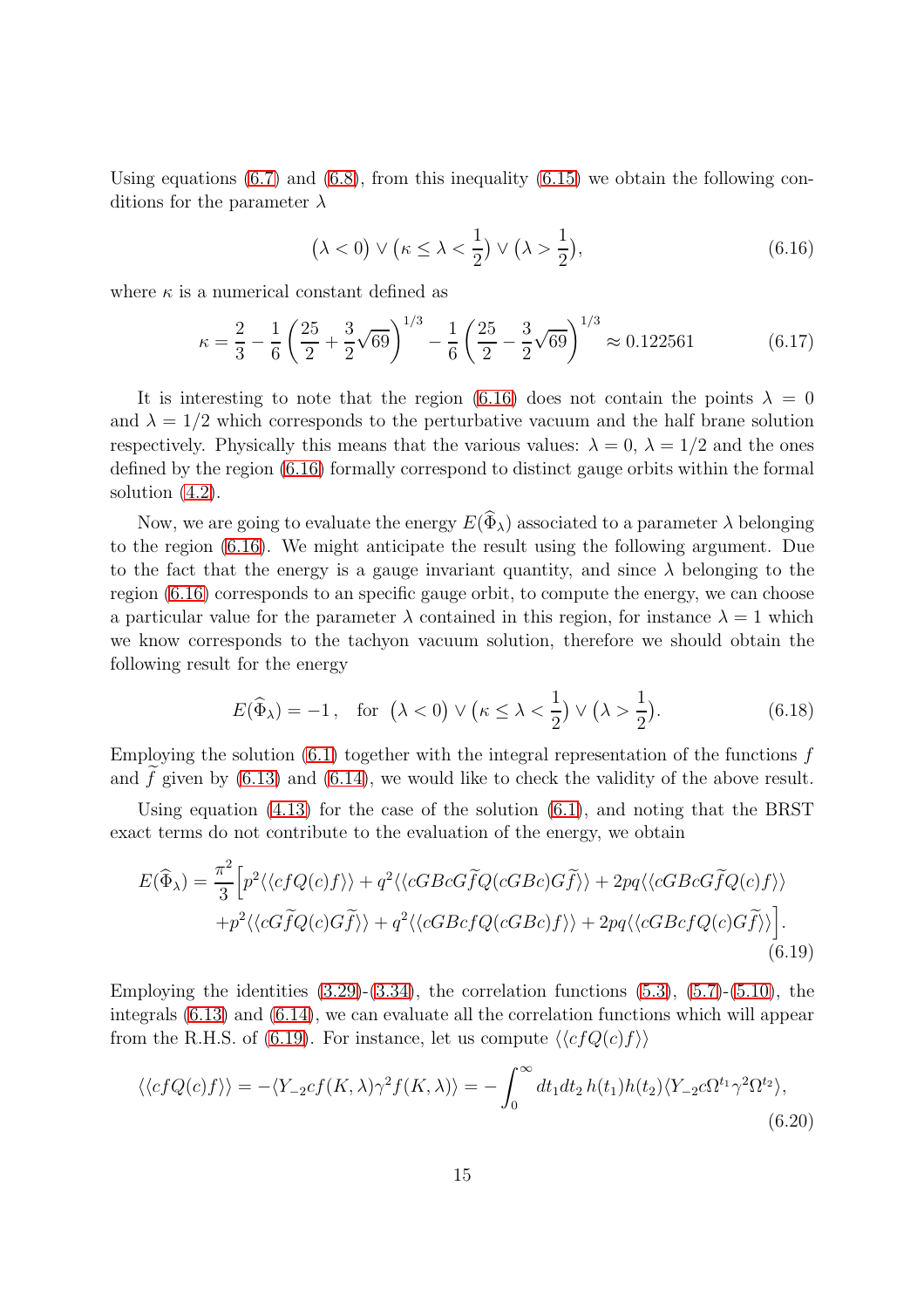where we have defined  $h(t) = \alpha_1 e^{r_1 t} + \beta_1 e^{r_2 t}$ . Using the correlation function [\(5.3\)](#page-10-5), we can derive the correlator

<span id="page-15-2"></span><span id="page-15-1"></span><span id="page-15-0"></span>
$$
\langle Y_{-2}c\Omega^{t_1}\gamma^2\Omega^{t_2}\rangle = \frac{(t_1+t_2)^2}{2\pi^2}.
$$
\n(6.21)

Plugging [\(6.21\)](#page-15-0) into equation [\(6.20\)](#page-14-2) and performing the change of variables  $t_1 \rightarrow uv$ ,  $t_2 \rightarrow u - uv$ ,  $\int_0^\infty dt_1 dt_2 \rightarrow \int_0^\infty du \int_0^1 dv u$ , we get

$$
\langle \langle cfQ(c)f \rangle \rangle = -\int_0^\infty du \int_0^1 dv \frac{u^3(\alpha_1 e^{r_1 uv} + \beta_1 e^{r_2 uv}) (\alpha_1 e^{r_1(u - uv)} + \beta_1 e^{r_2(u - uv)})}{2\pi^2}
$$
(6.22)  
= 
$$
-\frac{2\alpha_1 \beta_1 r_1 r_2 (r_1^2 + r_2 r_1 + r_2^2) + 3\alpha_1^2 r_2^4 + 3\beta_1^2 r_1^4}{\pi^2 r_1^4 r_2^4}
$$
  
= 
$$
\frac{3 - 38\lambda + 64\lambda^2 - 32\lambda^3}{\pi^2 \lambda^2 (2\lambda - 1)^3}.
$$
(6.23)

The integral [\(6.22\)](#page-15-1) exists only when  $\Re r_{1,2} < 0$ , and for such  $r_1, r_2$ , this integral has the value shown in equation [\(6.23\)](#page-15-2). Note that we have a singularity at  $\lambda = 0$  and  $\lambda = 1/2$ , while in the case where  $\lambda$  belongs to the region  $(0, \kappa)$ , the expression  $(6.23)$  is clearly well-defined. Therefore aside from these two singular points, it seems that the result of the integral does not differentiate between different regions of  $\lambda$ . We wonder if the same phenomenon can happen for the remaining integrals coming from the rest of terms on the R.H.S. of equation [\(6.19\)](#page-14-1).

It turns out that the expressions for the remaining integrals will not be as simple as the one shown in [\(6.22\)](#page-15-1). For instance, from the second term on the R.H.S. of equation [\(6.19\)](#page-14-1), after performing algebraic manipulations, we obtain a lot of terms and just as an illustration, let us show one of them

<span id="page-15-5"></span><span id="page-15-3"></span>
$$
\mathcal{I}(\lambda) \equiv \langle Y_{-2}BKc\widetilde{f}(K,\lambda)\gamma K\widetilde{f}(K,\lambda)c\gamma\rangle.
$$
 (6.24)

Using the integral representation [\(6.14\)](#page-13-2), and defining the function  $g(t) = \alpha_2 e^{r_1 t} + \beta_2 e^{r_2 t}$ , we can write equation [\(6.24\)](#page-15-3) as follows

<span id="page-15-4"></span>
$$
\mathcal{I}(\lambda) = \int_0^\infty dt_1 dt_2 \, g(t_1) g(t_2) \langle Y_{-2} B K c \Omega^{t_1} \gamma K \Omega^{t_2} c \gamma \rangle. \tag{6.25}
$$

Employing the correlation function [\(5.7\)](#page-10-6), we can derive the correlator

$$
\langle Y_{-2}BKc\Omega^{t_1}\gamma K\Omega^{t_2}c\gamma\rangle = \frac{\pi t_2(t_1+t_2)\sin\left(\frac{\pi t_2}{t_1+t_2}\right) + (t_1^2 + (2+\pi^2)t_2t_1 + t_2^2)\cos\left(\frac{\pi t_2}{t_1+t_2}\right)}{2\pi^2(t_1+t_2)^2}.
$$
\n(6.26)

Plugging [\(6.26\)](#page-15-4) into equation [\(6.25\)](#page-15-5) and performing the change of variables  $t_1 \rightarrow uv$ ,  $t_2 \to u - uv$ ,  $\int_0^\infty dt_1 dt_2 \to \int_0^\infty du \int_0^1 dv u$ , the integral over the variable v can be easily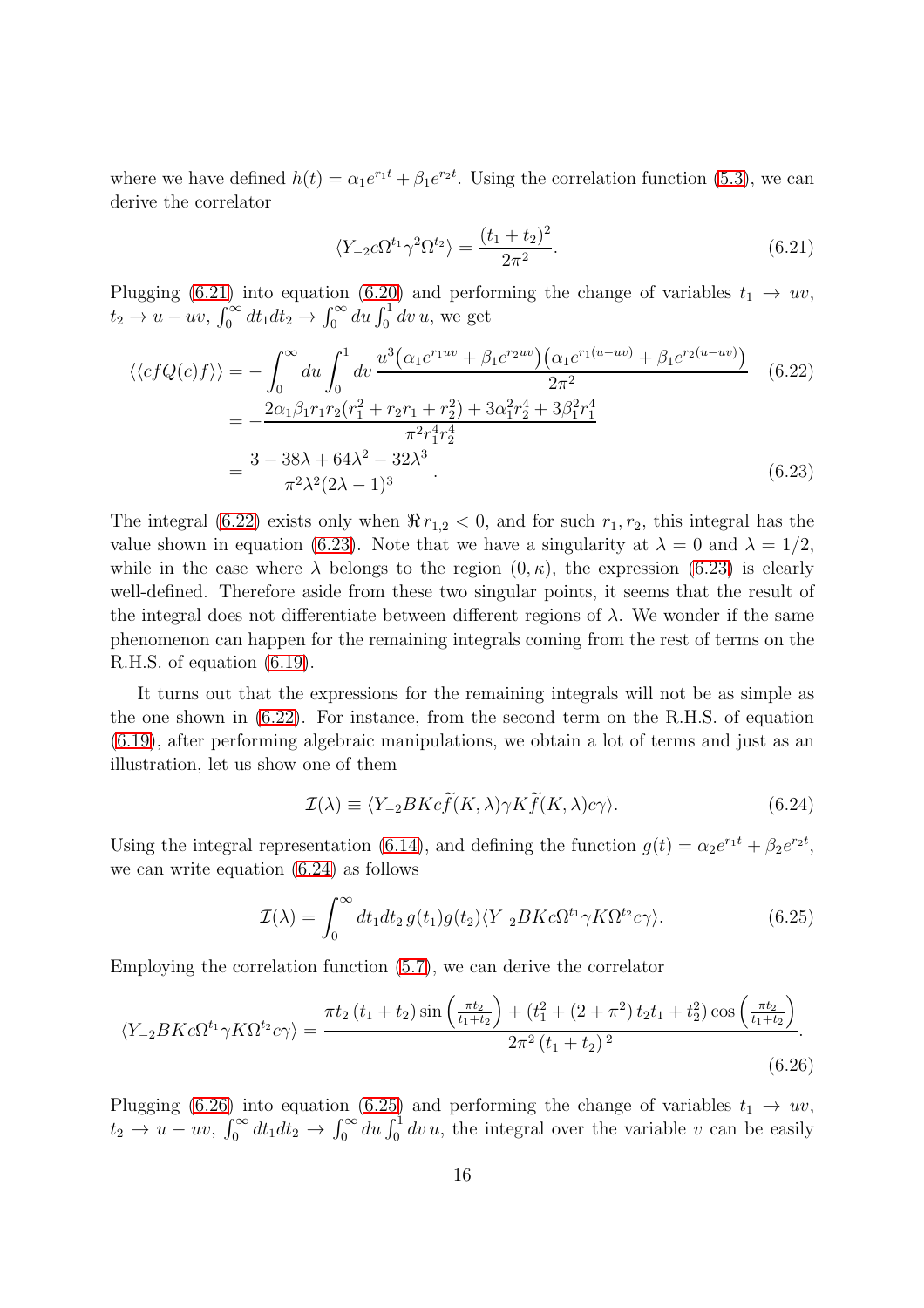done, so that we get

$$
\mathcal{I}(\lambda) = \int_0^\infty du \frac{\alpha_2 u e^{r_1 u} \left(\beta_2 + \frac{u^2}{\pi^2} \alpha_2 (r_1 - r_2)^2 + \alpha_2\right) + \beta_2 u e^{r_2 u} \left(\alpha_2 + \frac{u^2}{\pi^2} \beta_2 (r_1 - r_2)^2 + \beta_2\right)}{2\pi^2 + 2(r_1 - r_2)^2 u^2}.
$$
\n(6.27)

The above integral exists only when  $\Re r_{1,2} < 0$ , and unlike the integral [\(6.22\)](#page-15-1), here we were not able to write a simple analytic expression for the result of this integral [\(6.27\)](#page-16-1). Nevertheless, for the parameter  $\lambda$  belonging to the region [\(6.16\)](#page-14-0), integrals like [\(6.27\)](#page-16-1) can be evaluated numerically with arbitrary precision. The numerical evaluation of these type of integrals blows up in the range where  $\lambda \in (0, \kappa)$ .

Carrying out similar computations for the rest of terms on the R.H.S. of equation  $(6.19)$ , adding the results up and performing numerical integration<sup>[6](#page-16-2)</sup> together with the definitions  $(6.6)-(6.8)$  $(6.6)-(6.8)$ ,  $(6.11)$ ,  $(6.12)$ , the energy turns out to be

<span id="page-16-3"></span><span id="page-16-1"></span>
$$
E(\widehat{\Phi}_{\lambda}) = \frac{\pi^2}{3} \Big[ -0.303963550927... \Big] = \frac{\pi^2}{3} \Big[ -\frac{3}{\pi^2} \Big] = -1.
$$
 (6.28)

Collecting the results [\(5.18\)](#page-12-3) and [\(6.28\)](#page-16-3), we can summarize the main result of our paper

$$
E(\widehat{\Phi}_{\lambda}) = \begin{cases} 0, & \lambda = 0, \text{ Perturbative vacuum Solution,} \\ -1/2, & \lambda = 1/2, \text{ Half Branch solution,} \\ -1, & (\lambda < 0) \lor (\kappa \le \lambda < \frac{1}{2}) \lor (\lambda > \frac{1}{2}), \text{ Tachyon Vacuum Solution,} \end{cases}
$$
(6.29)

namely, depending on the value of the parameter  $\lambda$ , the solution represents three distinct gauge orbits corresponding to the perturbative vacuum, the half brane and the tachyon vacuum solution.

### <span id="page-16-0"></span>7 Summary and discussion

We have studied and constructed a one-parameter family of solutions which contains the perturbative vacuum, the half brane and the tachyon vacuum solution in the modified cubic superstring field theory. To our knowledge, this is the first explicit example of a solution which describes these three distinct gauge orbits.

To evaluate the energy associated to the one-parameter family of solutions we have performed analytic computations, however it would be nice to confirm our results by employing numerical techniques such as the curly  $\mathcal{L}_0$  level expansion [\[30,](#page-21-13) [31,](#page-21-14) [32\]](#page-21-15) or the

<span id="page-16-2"></span><sup>&</sup>lt;sup>6</sup>The explicit expression for the result of the energy in terms of integrals over the variable  $u$  is shown in appendix A.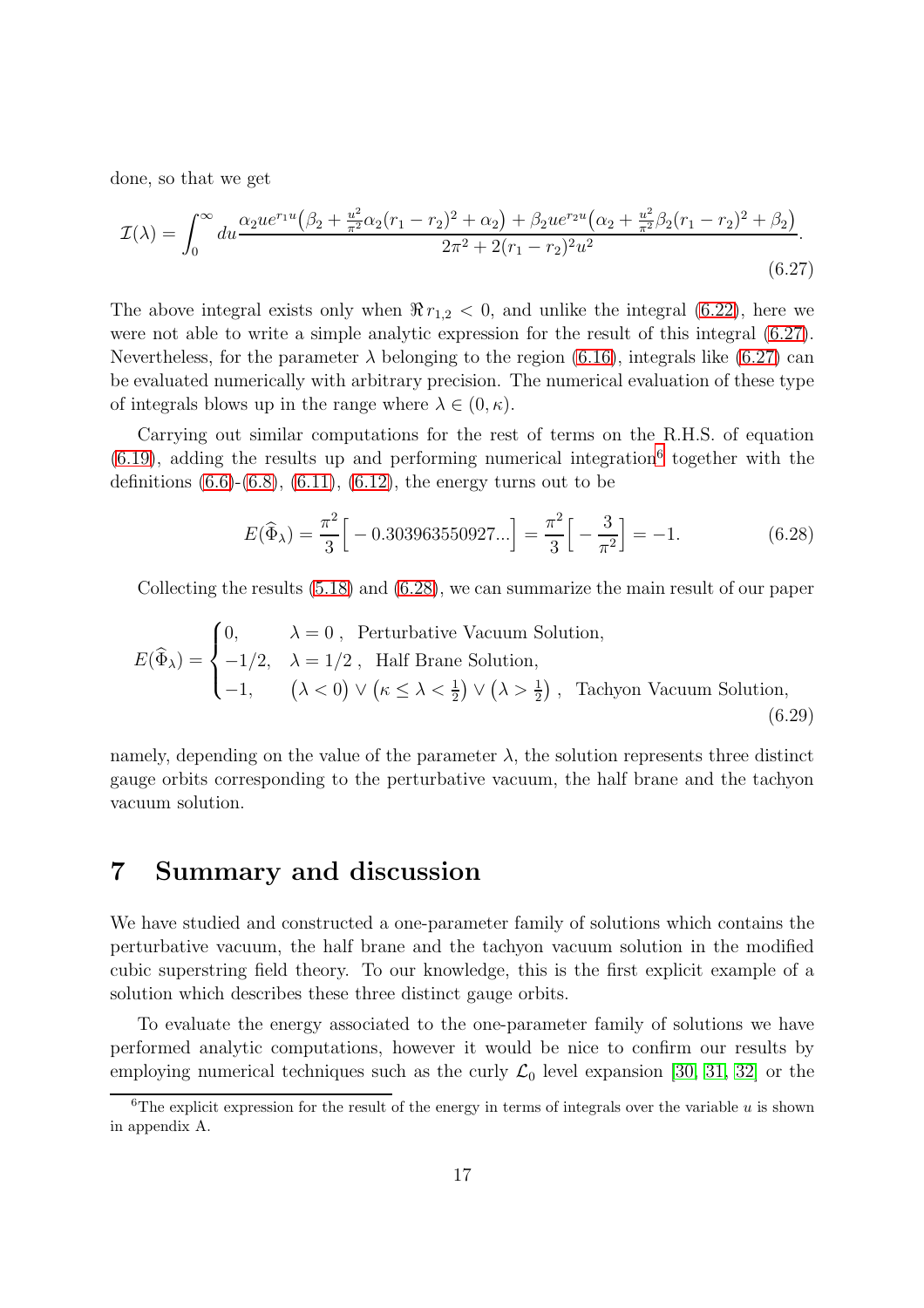usual Virasoro  $L_0$  level expansion scheme [\[33,](#page-21-16) [34,](#page-21-17) [35\]](#page-21-18). The numerical analysis should be important, for instance, to check if the solution behaves as a regular element in the state space constructed out of Fock states [\[23,](#page-21-7) [36,](#page-22-0) [37\]](#page-22-1).

In the case of open bosonic string field theory, using elements of the  $KBc$  subalgebra, in reference [\[17\]](#page-21-0), the existence of physically distinct solutions has been analyzed such as the perturbative vacuum, the tachyon vacuum and the MNT ghost brane [\[38,](#page-22-2) [39\]](#page-22-3). Following the lines developed in this paper, it would be nice to find a one-parameter family of solutions which describes these distinct gauge orbits.

Finally, we would like to comment that the construction of solutions based on gauge transformation of identity based solutions can be generalized in order to consider more cumbersome solutions, such as the multibrane solutions [\[19,](#page-21-2) [20\]](#page-21-3), and the recently proposed Erler's analytic solution for tachyon condensation in Berkovits open superstring field theory [\[24\]](#page-21-4). Since the algebraic structure of Berkovits theory [\[25\]](#page-21-8) is similar to the cubic superstring field theory, the results of our work can be naturally extended, however the presence of a non-polynomial action will bring us challenges in the search of new solutions within Berkovits theory.

### Acknowledgements

I would like to thank Ted Erler for useful discussions. I also thank the referee for his appreciable work in the peer-review process; his comments helped me to improve the paper. Finally, I would like to give a special thank to my family: my wife Diany, my son Davi, and my newborn daughter Sofia for their valuable company during the elaboration of this work. This work has been supported by CNPq grant 303073/2012-8.

## <span id="page-17-0"></span>A Explicit expression for the energy of the one-parameter family of solutions

Here we are going to write the explicit expression for the energy of the one-parameter family of solutions derived from the evaluation of all terms on the R.H.S. of equation [\(6.19\)](#page-14-1). The result reads as follows

$$
E(\widehat{\Phi}_{\lambda}) = \frac{\pi^2}{3} \Big[ p^2 \mathcal{I}_1(\lambda) + pq \mathcal{I}_2(\lambda) + q^2 \mathcal{I}_3(\lambda) \Big], \tag{A.1}
$$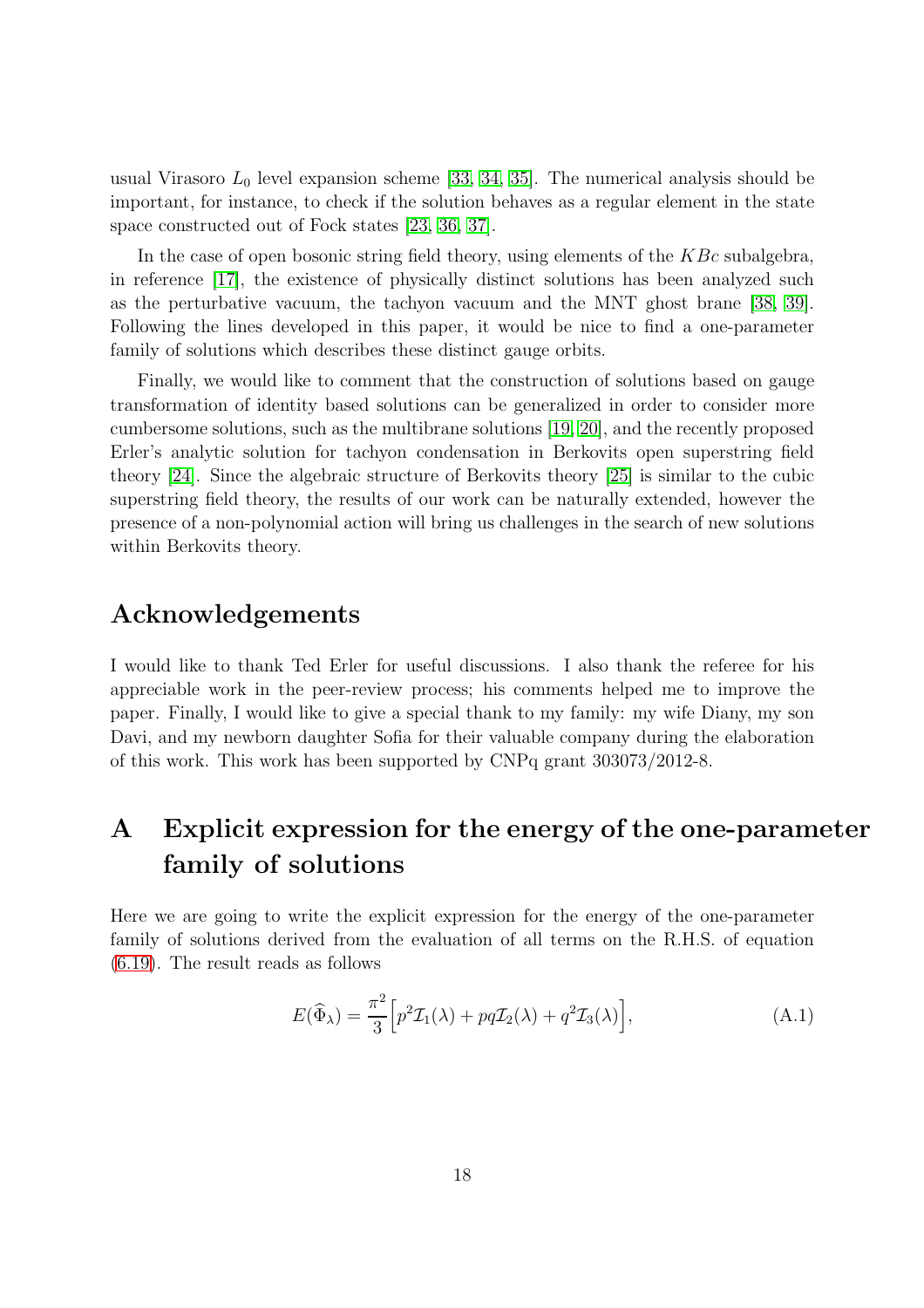where the functions  $\mathcal{I}_1(\lambda)$ ,  $\mathcal{I}_2(\lambda)$  and  $\mathcal{I}_3(\lambda)$  are given by

$$
\mathcal{I}_{1}(\lambda) = \frac{-32\lambda^{3} + 64\lambda^{2} - 38\lambda + 3}{\pi^{2}\lambda^{2}(2\lambda - 1)^{3}} + \int_{0}^{\infty} \frac{2u^{2}\left[\alpha_{2}e^{r_{1}u}(\beta_{2} + \frac{u^{2}}{\pi^{2}}\alpha_{2}(r_{1} - r_{2})^{2} + \alpha_{2}) + \beta_{2}e^{r_{2}u}(\alpha_{2} + \frac{u^{2}}{\pi^{2}}\beta_{2}(r_{1} - r_{2})^{2} + \beta_{2})\right]}{\pi^{2} + (r_{1} - r_{2})^{2}u^{2}}.
$$
\n(A.2)

$$
\mathcal{I}_2(\lambda) = \int_0^\infty du \, \frac{u}{\pi^2 (\pi^2 + u^2 (r_1 - r_2)^2)^2 (r_1 - r_2)} \Big[
$$
  
\n
$$
(-e^{ur_1} (\alpha_2 (3ur_2 (\pi^2 + u^2 r_2^2)^2 \alpha_1 + (\pi^4 + 3u^4 r_2^4) \beta_1)
$$
  
\n
$$
+ (\pi^4 + ur_2 (4\pi^4 + ur_2 (4\pi^2 + ur_2 (4\pi^2 - ur_2)))) \alpha_1 \beta_2)
$$
  
\n
$$
+ e^{ur_2} ((\pi^4 - ur_2 (4\pi^4 + ur_2 (-4\pi^2 + ur_2 (6\pi^2 + ur_2 (1 + 2ur_2)))))) \alpha_2 \beta_1
$$
  
\n
$$
+ ((\pi^4 + u^3 r_2^3 (2\pi^2 + ur_2 (3 + 2ur_2))) \alpha_1 - 3ur_2 (\pi^2 + u^2 r_2^2)^2 \beta_1) \beta_2)
$$
  
\n
$$
+ u^4 r_1^4 (e^{ur_1} (\alpha_2 (-3\beta_1 + ur_2 (-15\alpha_1 + 8\beta_1)) + (1 - 8ur_2) \alpha_1 \beta_2))
$$
  
\n
$$
- e^{ur_2} ((1 + 2ur_2) \alpha_2 \beta_1 + (- (3 + 2ur_2) \alpha_1 + 15ur_2 \beta_1) \beta_2))
$$
  
\n
$$
+ 2u^2 r_1^2 (-e^{ur_1} (ur_2 \alpha_2 (3 (3\pi^2 + 5u^2 r_2^2) \alpha_1 + (-2\pi^2 + ur_2 (9 - 4ur_2))) \alpha_1 \beta_2)
$$
  
\n
$$
+ (2\pi^2 + ur_2 (8\pi^2 + ur_2 (1 + 2ur_2))) \alpha_1 \beta_2
$$
  
\n
$$
+ u^2 \alpha_2 ((\pi^2 + 3ur_2 (3 + 2ur_2)) \alpha_1 - 3 (3\pi^2 + 5u^2 r_2^2) \beta_1) \beta_2)
$$
  
\n
$$
+ u^5 r_1^5 (3e^{ur_2} \beta_1 \beta_2 + e^{ur_1} (-2\alpha_2 \beta_1 + \
$$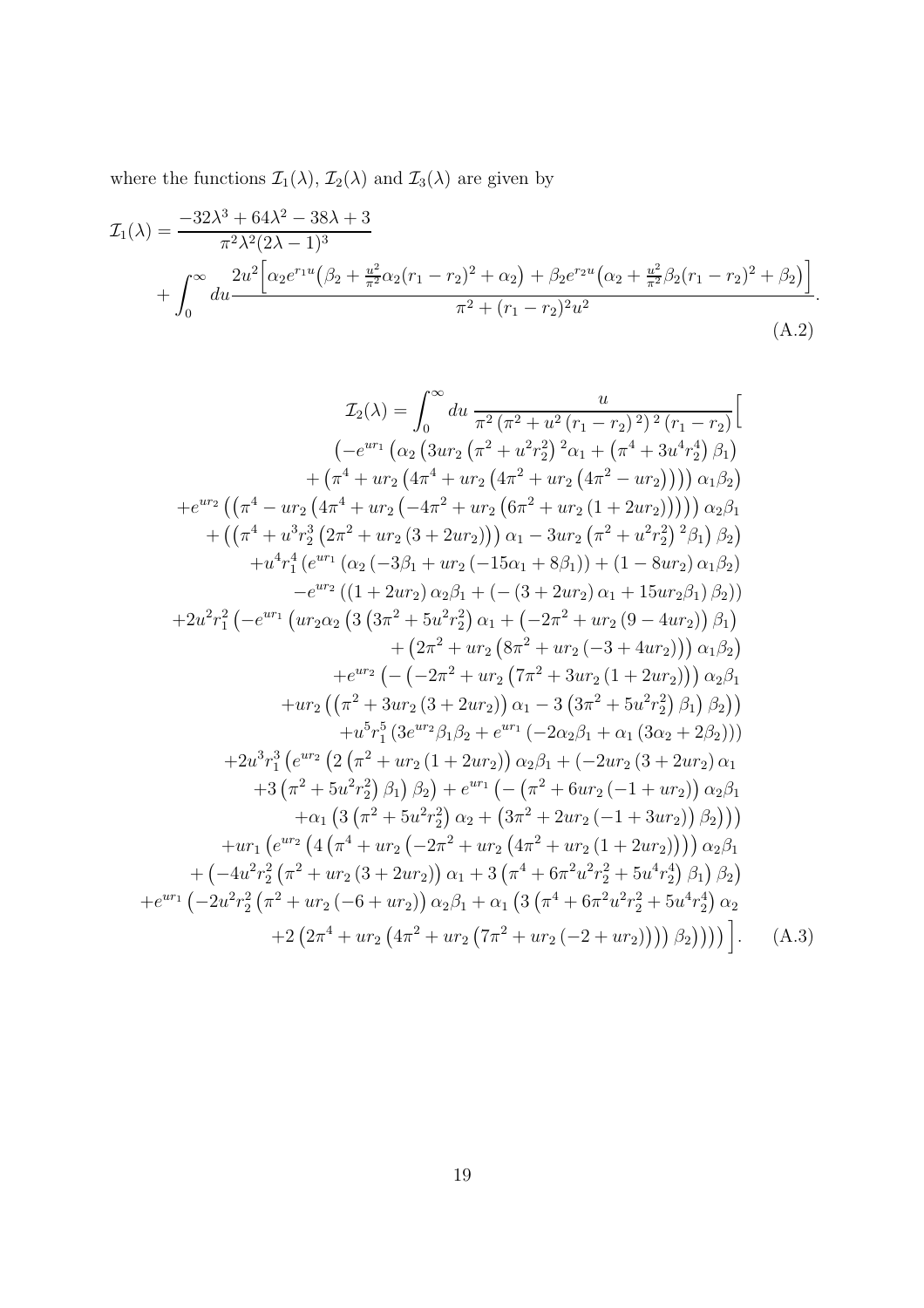$$
I_3(\lambda)=\int_{0}^{\infty}du\; \frac{u}{2\pi^4(\pi^2+u^2(\tau_1-r_2)^2)^2(\tau_1-r_2)}\left[\\(e^{ur_1}\left(8+\pi^2\right)u^6\tau_1^7\alpha_2^2+e^{ur_1}\pi^2\left(-3r_2\left(\pi^2+u^2\tau_2^2\right)\alpha_2^2-2\left(\pi^4+3u^4\tau_2^4\right)\alpha_1\beta_1\right)\right.\\ \left.+e^{ur_1}u^5r_1^6\left((-8+\pi^2)\,u\alpha_1^2+u^2\right)\left(4\pi^4+6\pi^2u^2\tau_2^2+5u^4\tau_2^4\right)\alpha_1\beta_1\right]\\ \left.-9\pi^6+ur_2\left(\pi^4\left(26+\pi^2\right)+ur_2\left(-54\pi^4+ur_2\left(2\pi^2\left(23+\pi^2\right)\right)u\left(\pi^4+6\pi^2u^2\tau_2^2+5u^4\tau_2^4\right)\alpha_1^2-e^{ur_1}\left(-9\pi^6+ur_2\left(\pi^4+3u^2\tau_2^2\right)\left(3\pi^2+ur_2\left(-54\pi^4+ur_2\left(2\pi^2\left(23+\pi^2\right)\right)u\left(\pi^4+4\pi^2u^2\right)\right)\right)\right)\right]\alpha_2^2+4\pi^2u\left(-2e^{ur_1}\pi^2+u^2\tau_2^2\left(38^{ur_2}\left(1+ur_2\right)+e^{ur_1}\left(-3+2ur_2\right)\right)\right)\right)\alpha_2^2+4\pi^2u\left(2\pi^2+4u^2\left(2\pi^2\left(2\pi^2+4u^2\right)\left(5\pi^2+3ur_2\left(5+3ur_2\right)\right)\right)\right)\alpha_2^2-2e^{ur_2}ur_2\left(3\pi^2+5u^2\tau_2^2\right)\left((-8+\pi^2)\,u^2\tau_2^2\right)^2+4\pi^2u^2\left(2\pi^2+4u^2\tau_2^2\left(5\pi^2+3ur_2\left(5\pi^2+3ur_2\right)\right)\right)\alpha_2^2\
$$

The above integrals converge provided that  $\Re r_{1,2} < 0$ , and can be computed numerically with arbitrary precision.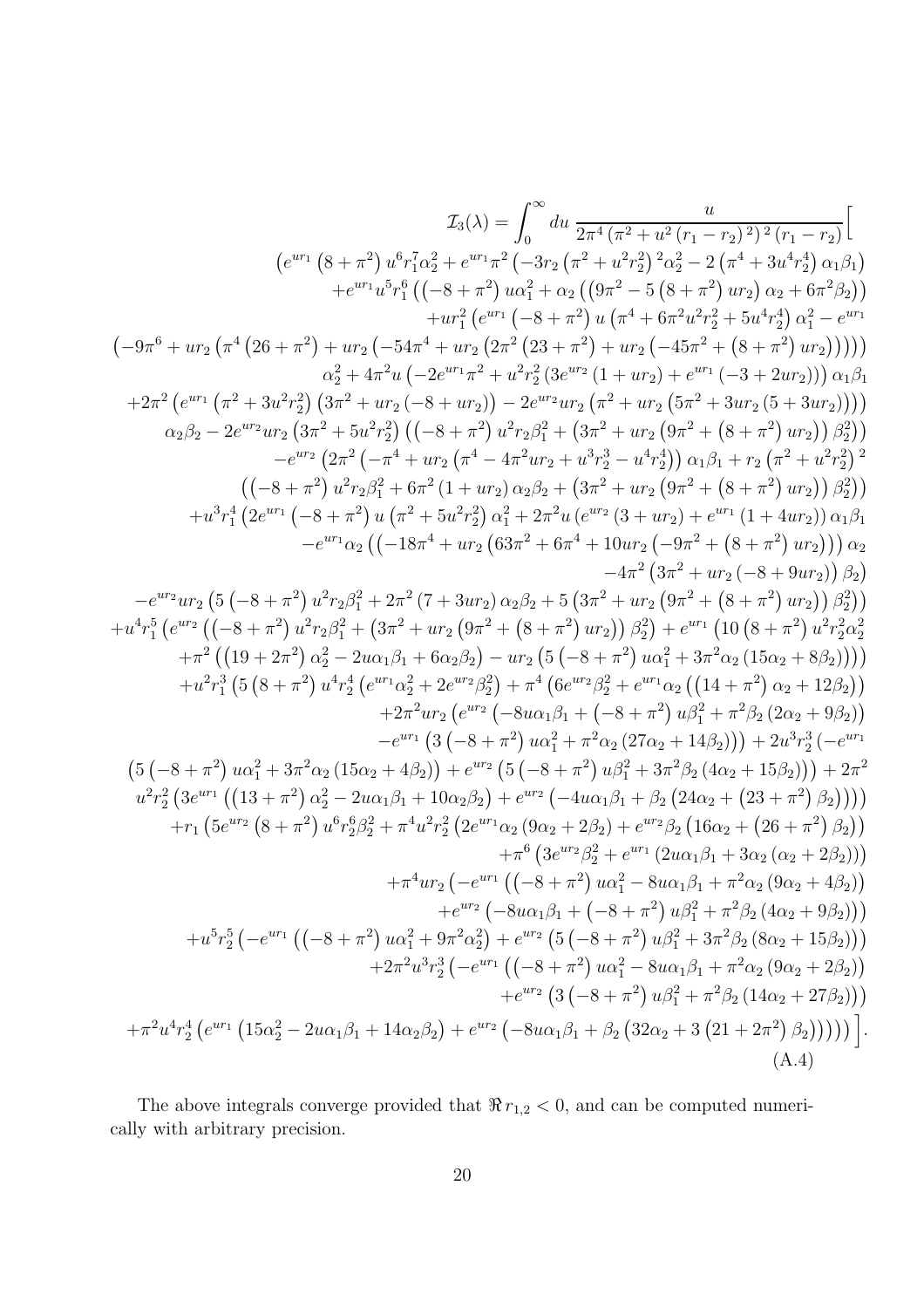#### <span id="page-20-0"></span>References

- <span id="page-20-1"></span>[1] M. Schnabl, Analytic solution for tachyon condensation in open string field theory, Adv. Theor. Math. Phys. 10, 433 (2006) [\[hep-th/0511286\]](http://arxiv.org/abs/hep-th/0511286).
- <span id="page-20-2"></span>[2] T. Erler and M. Schnabl, A Simple Analytic Solution for Tachyon Condensation, JHEP 0910, 066 (2009) [\[arXiv:0906.0979](http://arxiv.org/abs/0906.0979) [hep-th]].
- <span id="page-20-3"></span>[3] Y. Okawa, Comments on Schnabl's analytic solution for tachyon condensation in Witten's open string field theory, JHEP 0604, 055 (2006) [\[hep-th/0603159\]](http://arxiv.org/abs/hep-th/0603159).
- <span id="page-20-4"></span>[4] E. Witten, Noncommutative Geometry and String Field Theory, Nucl. Phys. B 268, 253 (1986).
- <span id="page-20-5"></span>[5] T. Erler, Tachyon Vacuum in Cubic Superstring Field Theory, JHEP 0801, 013 (2008) [\[arXiv:0707.4591](http://arxiv.org/abs/0707.4591) [hep-th]].
- [6] I. Y. Aref'eva, R. V. Gorbachev and P. B. Medvedev, Tachyon Solution in Cubic Neveu-Schwarz String Field Theory, Theor. Math. Phys. 158, 320 (2009) [\[arXiv:0804.2017](http://arxiv.org/abs/0804.2017)  $\vert \text{hep-th} \vert$ .
- <span id="page-20-7"></span><span id="page-20-6"></span>[7] R. V. Gorbachev, New solution of the superstring equation of motion, Theor. Math. Phys. 162, 90 (2010) [Teor. Mat. Fiz. 162, 106 (2010)].
- [8] I. Y. Arefeva, P. B. Medvedev and A. P. Zubarev, New Representation for String Field Solves the Consistency Problem for Open Superstring Field Theory, Nucl. Phys. B 341, 464 (1990).
- <span id="page-20-9"></span><span id="page-20-8"></span>[9] E. A. Arroyo, Generating Erler-Schnabl-type Solution for Tachyon Vacuum in Cubic Superstring Field Theory, J. Phys. A 43, 445403 (2010) [\[arXiv:1004.3030](http://arxiv.org/abs/1004.3030) [hep-th]].
- <span id="page-20-10"></span>[10] S. Zeze, Regularization of identity based solution in string field theory, JHEP 1010, 070 (2010) [\[arXiv:1008.1104](http://arxiv.org/abs/1008.1104) [hep-th]].
- <span id="page-20-11"></span>[11] E. A. Arroyo, Comments on regularization of identity based solutions in string field theory, JHEP 1011, 135 (2010) [\[arXiv:1009.0198](http://arxiv.org/abs/1009.0198) [hep-th]].
- [12] I. Y. Arefeva and R. V. Gorbachev, On Gauge Equivalence of Tachyon Solutions in Cubic Neveu-Schwarz String Field Theory, Theor. Math. Phys. 165 (2010) 1512  $\arXiv:1004.5064$  [hep-th]].
- <span id="page-20-12"></span>[13] T. Erler and C. Maccaferri, Connecting Solutions in Open String Field Theory with Singular Gauge Transformations, JHEP 1204, 107 (2012) [\[arXiv:1201.5119](http://arxiv.org/abs/1201.5119) [hepth]].
- <span id="page-20-14"></span><span id="page-20-13"></span>[14] I. Kishimoto, T. Masuda and T. Takahashi, Observables for identity-based tachyon vacuum solutions, PTEP 2014, no. 10, 103B02 (2014) [\[arXiv:1408.6318](http://arxiv.org/abs/1408.6318) [hep-th]].
- <span id="page-20-15"></span>[15] I. Kishimoto and T. Takahashi, Vacuum structure around identity based solutions, Prog. Theor. Phys. 122, 385 (2009) [\[arXiv:0904.1095](http://arxiv.org/abs/0904.1095) [hep-th]].
- [16] S. Inatomi, I. Kishimoto and T. Takahashi, Homotopy Operators and Identity-Based Solutions in Cubic Superstring Field Theory, JHEP 1110, 114 (2011) [\[arXiv:1109.2406](http://arxiv.org/abs/1109.2406) [hep-th]].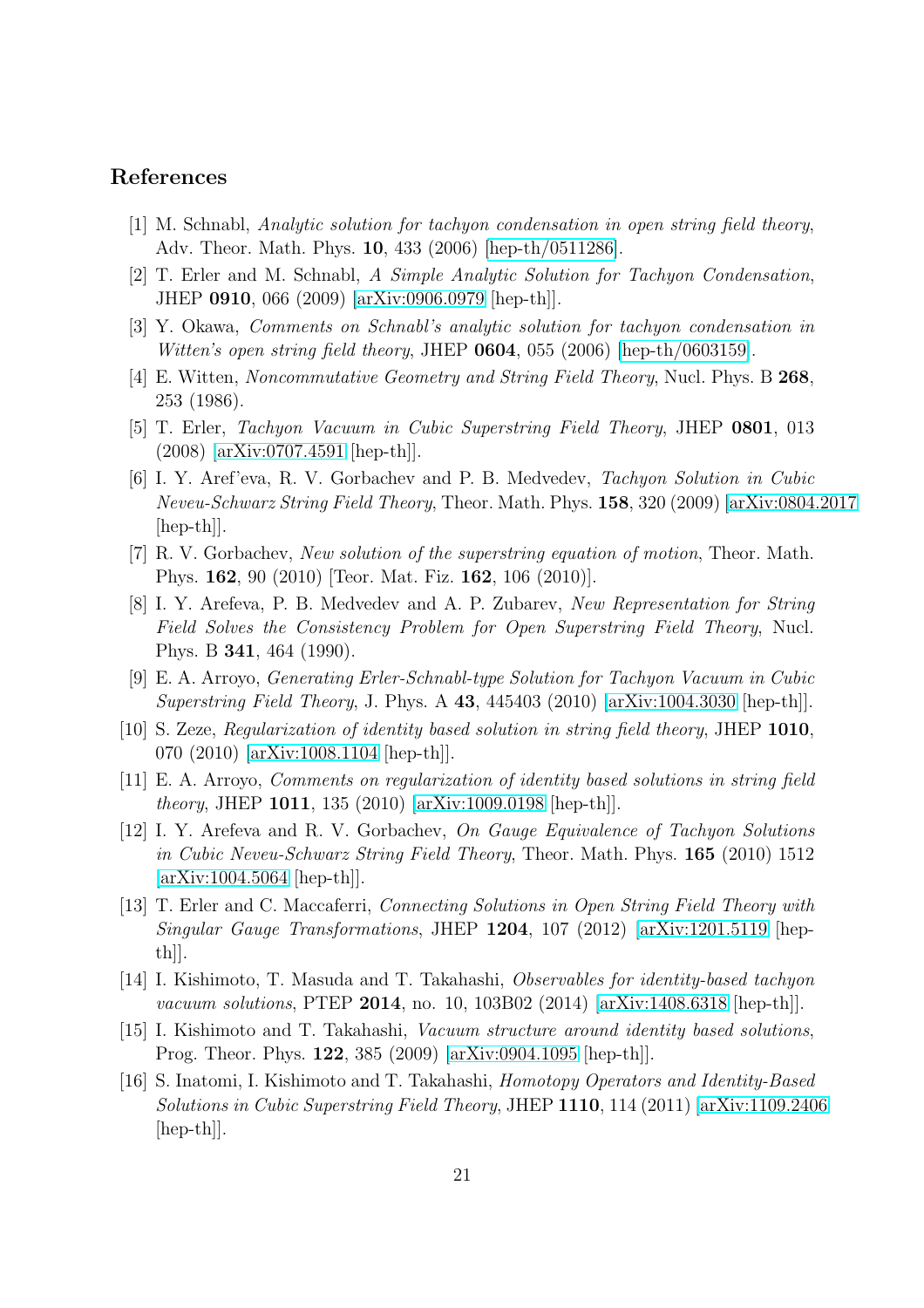- <span id="page-21-1"></span><span id="page-21-0"></span>[17] T. Erler, The Identity String Field and the Sliver Frame Level Expansion, JHEP 1211, 150 (2012) [\[arXiv:1208.6287](http://arxiv.org/abs/1208.6287) [hep-th]].
- <span id="page-21-2"></span>[18] T. Erler, Exotic Universal Solutions in Cubic Superstring Field Theory, JHEP 1104, 107 (2011) [\[arXiv:1009.1865](http://arxiv.org/abs/1009.1865) [hep-th]].
- <span id="page-21-3"></span>[19] E. Aldo Arroyo, Multibrane solutions in cubic superstring field theory, JHEP 1206, 157 (2012) [\[arXiv:1204.0213](http://arxiv.org/abs/1204.0213) [hep-th]].
- <span id="page-21-5"></span>[20] E. Aldo Arroyo, *Comments on multibrane solutions in cubic superstring field theory*, PTEP 2014, no. 6, 063B03 (2014) [\[arXiv:1306.1865](http://arxiv.org/abs/1306.1865) [hep-th]].
- <span id="page-21-6"></span>[21] T. Erler, Split String Formalism and the Closed String Vacuum, JHEP 0705, 083 (2007) [\[hep-th/0611200\]](http://arxiv.org/abs/hep-th/0611200).
- <span id="page-21-7"></span>[22] T. Erler, Split String Formalism and the Closed String Vacuum, II, JHEP 0705, 084 (2007) [\[hep-th/0612050\]](http://arxiv.org/abs/hep-th/0612050).
- <span id="page-21-4"></span>[23] M. Schnabl, Algebraic solutions in Open String Field Theory - A Lightning Review, Acta Polytechnica 50, no. 3 (2010) 102 [\[arXiv:1004.4858](http://arxiv.org/abs/1004.4858) [hep-th]].
- <span id="page-21-8"></span>[24] T. Erler, Analytic solution for tachyon condensation in Berkovits' open superstring field theory, JHEP 1311, 007 (2013) [\[arXiv:1308.4400](http://arxiv.org/abs/1308.4400) [hep-th]].
- <span id="page-21-9"></span>[25] N. Berkovits, SuperPoincare invariant superstring field theory, Nucl. Phys. B 450, 90 (1995) [Nucl. Phys. B 459, 439 (1996)] [\[hep-th/9503099\]](http://arxiv.org/abs/hep-th/9503099).
- <span id="page-21-10"></span>[26] I. Y. Arefeva and P. B. Medvedev, Anomalies in Witten's Field Theory of the Nsr String, Phys. Lett. B 212, 299 (1988).
- <span id="page-21-12"></span>[27] N. Berkovits, A. Sen and B. Zwiebach, Tachyon condensation in superstring field theory, Nucl. Phys. B 587, 147 (2000) [\[hep-th/0002211\]](http://arxiv.org/abs/hep-th/0002211).
- <span id="page-21-11"></span>[28] K. Ohmori, Level expansion analysis in NS superstring field theory revisited, [hep-th/0305103.](http://arxiv.org/abs/hep-th/0305103)
- <span id="page-21-13"></span>[29] I. Y. Arefeva, D. M. Belov and A. A. Giryavets, Construction of the vacuum string field theory on a non-BPS brane, JHEP  $0209$ , 050 (2002) [\[hep-th/0201197\]](http://arxiv.org/abs/hep-th/0201197).
- <span id="page-21-14"></span>[30] E. A. Arroyo, Cubic interaction term for Schnabl's solution using Pade approxi-mants, J. Phys. A 42, 375402 (2009) [\[arXiv:0905.2014](http://arxiv.org/abs/0905.2014) [hep-th]].
- <span id="page-21-15"></span>[31] E. A. Arroyo, Conservation laws and tachyon potentials in the sliver frame, JHEP 1106, 033 (2011) [\[arXiv:1103.4830](http://arxiv.org/abs/1103.4830) [hep-th]].
- <span id="page-21-16"></span>[32] E. Aldo Arroyo, The Tachyon Potential in the Sliver Frame, JHEP 0910, 056 (2009) [\[arXiv:0907.4939](http://arxiv.org/abs/0907.4939) [hep-th]].
- <span id="page-21-17"></span>[33] N. Moeller and W. Taylor, *Level truncation and the tachyon in open bosonic string* field theory, Nucl. Phys. B 583, 105 (2000) [\[hep-th/0002237\]](http://arxiv.org/abs/hep-th/0002237).
- <span id="page-21-18"></span>[34] I. Kishimoto, *On numerical solutions in open string field theory*, Prog. Theor. Phys. Suppl. 188, 155 (2011).
- [35] E. Aldo Arroyo, Level truncation analysis of a simple tachyon vacuum solution in cubic superstring field theory, JHEP  $1412$ , 069 (2014) [\[arXiv:1409.1890](http://arxiv.org/abs/1409.1890) [hep-th]].